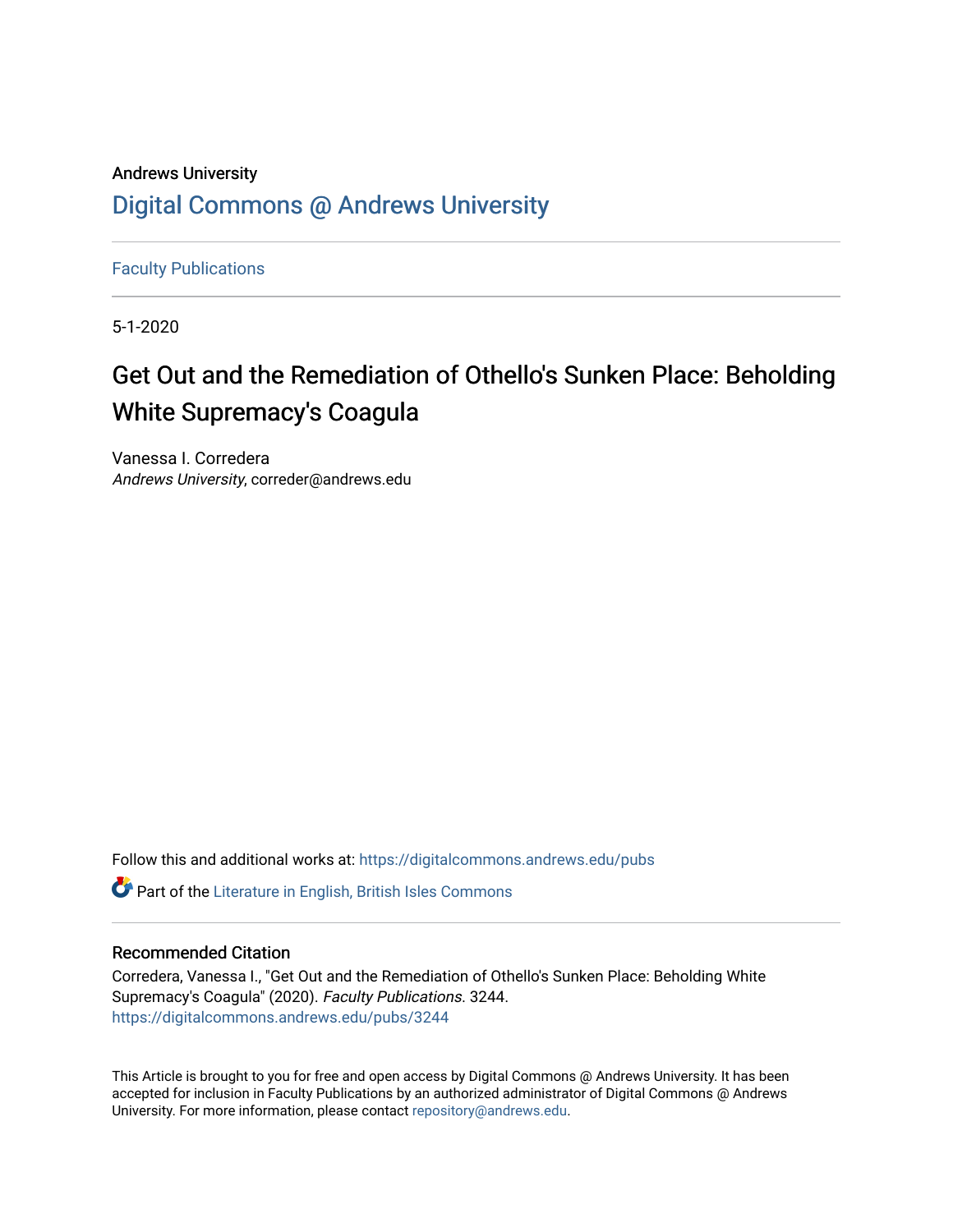# *Get Out* and the Remediation of *Othello*'s Sunken Place: Beholding White Supremacy's Coagula

Vanessa I. Corredera, Andrews University

# Abstract

As a result of director and writer Jordan Peele's remediation of the horror genre to create a racially polemic film, breakout horror-thriller *Get Out* (2017) has achieved critical and commercial success while substantially affecting how Americans think about and approach race. As stories about a black man amidst an all-white community who ultimately strangles his white female lover, *Get Out* and Shakespeare's *Othello* share obvious narrative overlaps. *Othello*, however, maintains a more tenuous status regarding race and its function within the storyline than does *Get Out*. *Othello* remains a play mired in questions about how or even whether it can be staged (or filmed) in a way that shakes off its legacy of vexed racial dynamics. *Get Out* does not suffer from such questioning; instead, it achieves the difficult feat of spurring multicultural audiences to root for the black Chris Washington (Daniel Kaluuya) as he successfully murders the Armitages, a neoliberal, upper-middle-class white family. *Get Out*'s unexpected success, I argue, suggests a powerful framework for reorienting how we conceive of *Othello*'s racial dynamics to imagine more ethically the play and its racial representation in the 21st century. Specifically, through its central concepts of the "coagula" and "the sunken place" — concepts that explain the visceral threats of whiteness upon black individuals — the film articulates a racial framework that places blame for Othello's extreme responses not on his blackness, but rather on the physiological and psychological violence enacted upon him by white supremacy. Thus, using *Get Out* as a framework for reconsidering *Othello* opens up a means of remediating the racial representation that continues to haunt Shakespeare's tragedy.  $<sup>1</sup>$ </sup>

 A black protagonist lives in an overwhelmingly white community and embodies a valuable skill coveted by white counterparts. He journeys to a threatening locale and over the course of roughly 24 hours, develops a paranoia fostered by white antagonism. Ultimately, he murders these antagonists and strangles his young, white female lover. For those with a pulse on popular American culture, these plot details invoke writer and director Jordan Peele's 2017 breakout horror-thriller *Get Out*. For the Shakespeare scholar, however, these same particulars outline, if only loosely, *Othello*. But a provocative difference exists between the texts; even though both stories end with a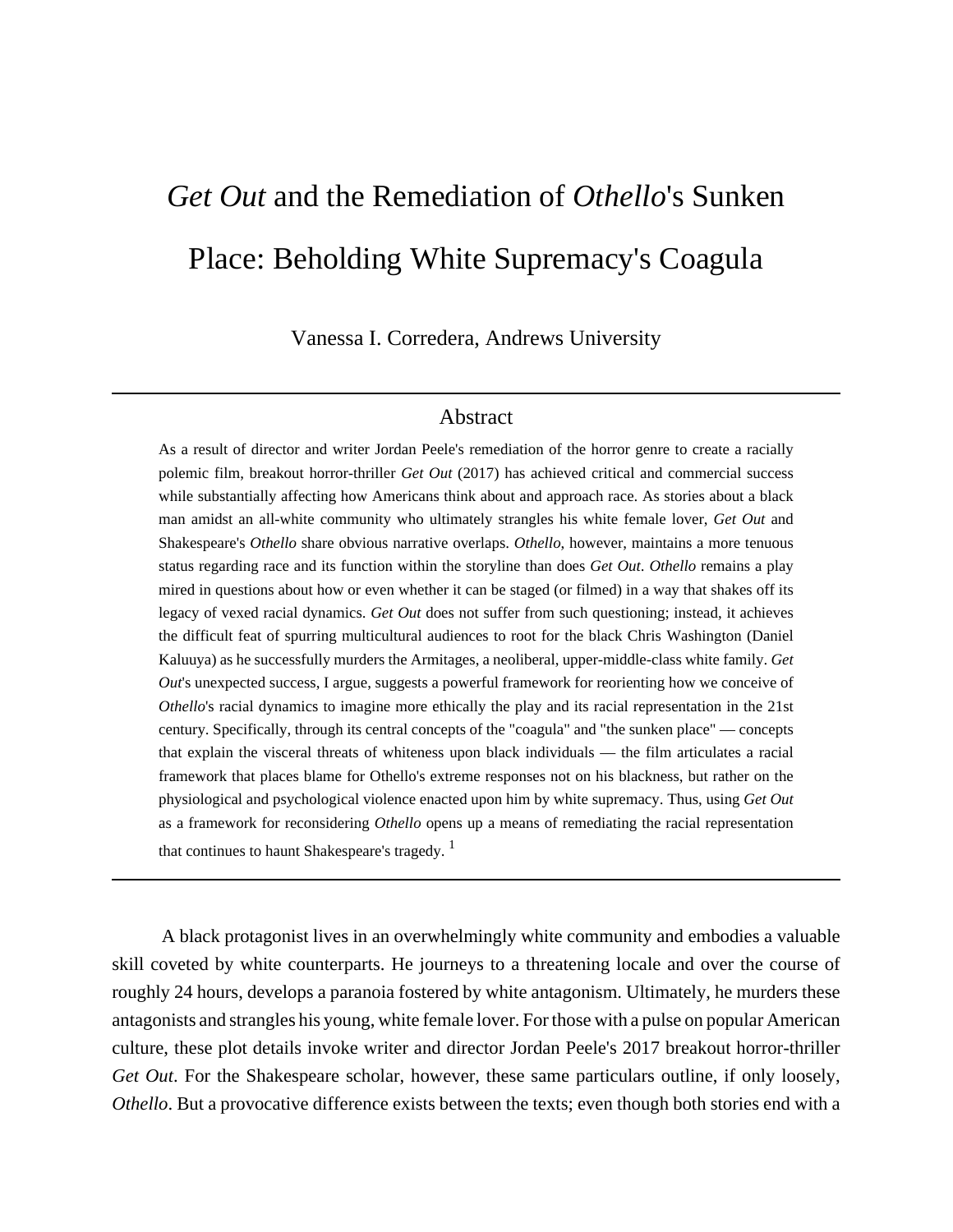white woman strangled by a black man, *Othello* remains a play mired in questions about whether and how it can be presented in ways that shake off its legacy of vexed racial dynamics. *Get Out*, however, does not suffer from such questioning; instead, it achieves the difficult feat of spurring multicultural audiences to root for the black Chris Washington (Daniel Kaluuya) as he murders the Armitages, an upper-middle-class, politically liberal, white family.<sup>2</sup> In an era of racial strife, calls for social justice, and an ever-growing attention to the role of Shakespeare studies in broader cultural discussions of race, we must grapple with *whether* and *how Othello*'s racial politics should be envisioned across a range of spaces, from the theater to the screen to the classroom. In an interview with NPR's Code Switch, Ayanna Thompson, for instance, argues that "there are three toxic plays that resist rehabilitation and appropriation that are written by Shakespeare," one of which she claims is *Othello*, a play that due to its "deep racism" ends up "circling us back to a really regressive and uncomfortable standpoint" (Thompson 2019).<sup>3</sup> Get Out's unexpected success indicates that there may be efficacious ways to re-mediate and therefore reimagine *Othello* in the 21st century. In fact, I propose that *Get Out* proves an important tool for reorienting how scholars, teachers, and a wide range of adaptors conceive of *Othello*'s racial dynamics. In turn, this reorientation allows for the possibility of re-mediating the tragedy by tapping into a more thoughtful racial narrative than the "noble Moor to savage" trope that haunts even modern instantiations of the play. $4$ 

 Indeed, *Get Out* provides a counterpoint that allows one to consider *Othello* in a way that privileges the black experience over the more familiar white one. Specifically, through its central concepts of the "coagula" and "the sunken place" — concepts that explain the social threats to and psychology of black individuals amidst a predominant and predatory white culture — the film articulates a racial framework that illuminates how and why Othello experiences the plot of the play differently than those around him. *Get Out* literalizes the horror of Othello's racial experience by stressing white supremacy's physical and psychological appropriation of and violence against black bodies, as well as the strategies that weaken black selfhood in order to make it susceptible to this white bodily and mental appropriation. *Get Out* specifically spotlights microaggressions as one of these strategies. Thus, if we use *Get Out* as a framework for reconsidering *Othello*, just as Peele re-mediated the horror genre in order to reorient its focus on white narratives and bodies onto black ones, we can re-mediate *Othello*'s narrative representation into one that no longer raises questions about a black man's humanity but rather focuses attention on the racist inhumanity directed against him through the shifting, potent tools of white supremacy.

White Supremacy and the Appropriation of the Black Body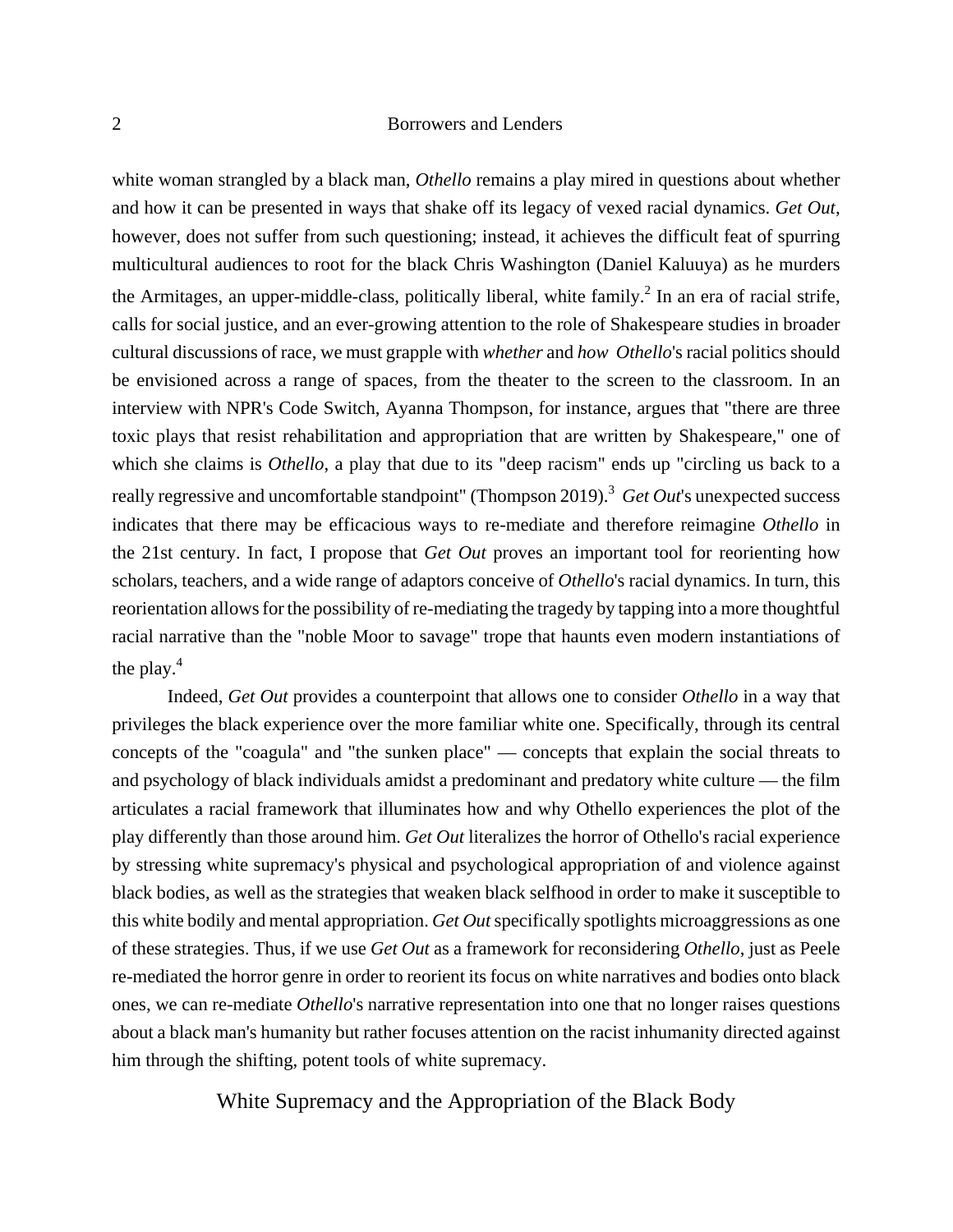*Get Out* follows African-American Chris who joins his white girlfriend, Rose (Allison Williams), for a weekend to visit her family for the first time — a family, he learns, unaware that he is black. Rose assures Chris of her family's liberal, anti-racist *bonafides*. Yet Chris feels unease as he meets Walter (Marcus Henderson) and Georgina (Betty Gabriel), the friendly, if odd, black help. His apprehension increases after Missy Armitage (Catherine Keener), a psychologist, hypnotizes him in order to help him quit smoking. The film reveals that the Armitages have chosen Chris as their next victim for a process and product they invented called the coagula, a white brain surgically implanted into a black body so that an aging or physically ailing white person can live on. A piece of the black brain, and thus black self, remains, however, which necessitates the sunken place — the psychological corner reserved for the hypnotized, appropriated black identity where the victim sees what occurs but cannot respond. Chris miraculously escapes, killing the family in the process, including Rose, whom he strangles minutes before his friend, Rod Williams (Lil Rel Howery) rescues him.

 Peele's film began as a rebuttal against claims of a post-racial America following Barack Obama's historical 2008 election, only later morphing into a horror movie that functions as a pointed commentary on the oppressive experiences of black Americans. He explains, "what originally started as a movie to combat the lie that America had become post-racial became a movie where the cat is out of the bag . . . It became . . . more about trying to offer us a hero out of this turmoil, to offer escape and joy" (Zinoman 2017). Made on a 4.5-million-dollar budget, the film achieved commercial and critical success, earning \$254.3 million, garnering four Academy Award nominations, and winning the Oscar for Best Original Screenplay (Ramos 2018). Most significantly, this transformative film reimagines the horror genre, re-mediating it not in the narrow sense of moving to a new medium but rather in the more expansive sense of redressing or remedying, in this case, traditional horror films' centering of whiteness and marginalization of blackness. For instance, *Get Out*'s black protagonist survives the film, thereby rewriting the classic *Night of the Living Dead* (1968), whose black main character, Ben, successfully fends off zombies only to be shot in the conclusion. Through his refocusing, then, Peele created a racially polemic narrative that has reshaped the ways we approach race in both media and culture at large.

 Through the concept of the coagula, *Get Out* viscerally confronts modern society's violent appropriation of black bodies, which can help one reconsider Othello's service to the Venetian state and his tragic end.<sup>5</sup> Ta-Nehisi Coates addresses precisely this violence, arguing that the "elevation" of whiteness comes through "the pillaging of life, liberty, labor, and land; through the flaying of backs; the chaining of limbs; the strangling of dissidents; the destruction of families; the rape of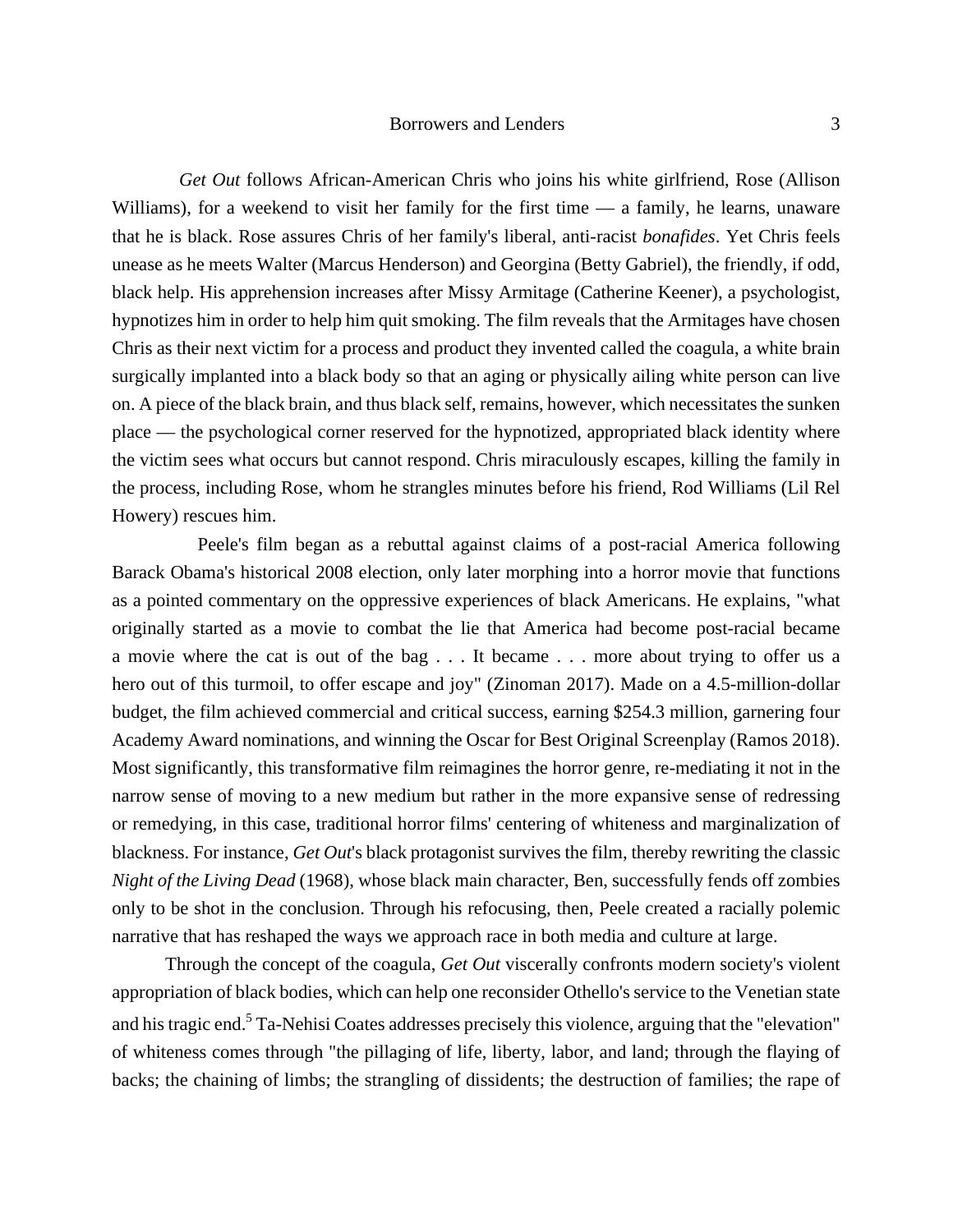mothers; the sale of children; and various other acts meant, first and foremost, to deny you and me the right to secure and govern our own bodies" (Coates 2015, 8). Coates further admonishes, "You must never look away from this. You must always remember that the sociology, the history, the economics, the graphs, the charts, the regressions all land, with great violence, upon the body" (10). *Get Out* refuses to allow one to look away, for this violence functions as the Armitages' *modus operandi* as they seek to create more coagula, demonstrated most notably through André, Walter, and Georgina. The film's first horror moment depicts André, a secondary character, walking at night in an all-white suburb. As he tries to find an address, a car makes a u-turn, pulling up in front of him. When he passes it, a person wearing a medieval-style iron mask exits the car, chokes him out, and stuffs him in the trunk. We later learn this is Jeremy Armitage (Caleb Landry Jones), who uses violent methods of accruing black subjects. As we watch André's body crumple, unsure whether he survived the attack, we cannot escape the film's emphasis on the violence against black bodies. André later reappears as Logan. Chris takes his picture when he identifies André and attempts to send photo evidence to Rod, the process of which fleetingly liberates André from the sunken place. This moment likewise traumatizes the black body, as signaled by the nosebleed that accompanies the look of awakening on his face. It suggests that once devastated by white hands, the black body continues to be wounded, even as the self within that body strives for recognition.

 As André disappears from the film's narrative, Peele moves attention to Walter and Georgina, who likewise stress the seizure of and harm to black bodies. Walter the gardener is actually Rose's grandfather, and his frame bears the scars of the surgery as exposed when he removes his hat near the film's conclusion. More poignantly, Chris takes his picture, which momentarily allows the real "Walter" to emerge for an instant; in his brief window of self-recognition, he turns the shotgun he has only moments before fixed on Chris upon himself, shooting himself in the head. He destroys the brain that controls his body but must annihilate the only vestige of who he was in the process. Violence begets violence, creating a circle of harm from which, the film suggests, black individuals struggle and many times fail to escape.

 Georgina, actually Rose's grandmother, also reminds the viewer of the physical devastation enacted on black bodies. Her scar, her pressed, formal hair, and her elderly woman's attire all contrast with a photo Chris finds of Georgina, pre-surgery, posing with Rose; the selfie shows her with a Millennial pout, luscious natural curls, and contemporary clothes. All facets of her previous self have been stripped away, the hidden scar the only tell-tale sign. But perhaps most notable is her ultimate destruction. As Chris flees the Armitage's house, he crashes his car into her. Chris glances at her form on the ground, which triggers remembrances of his mother, who died alone, on the side of the road after being hit by a car when Chris was a boy. This identification points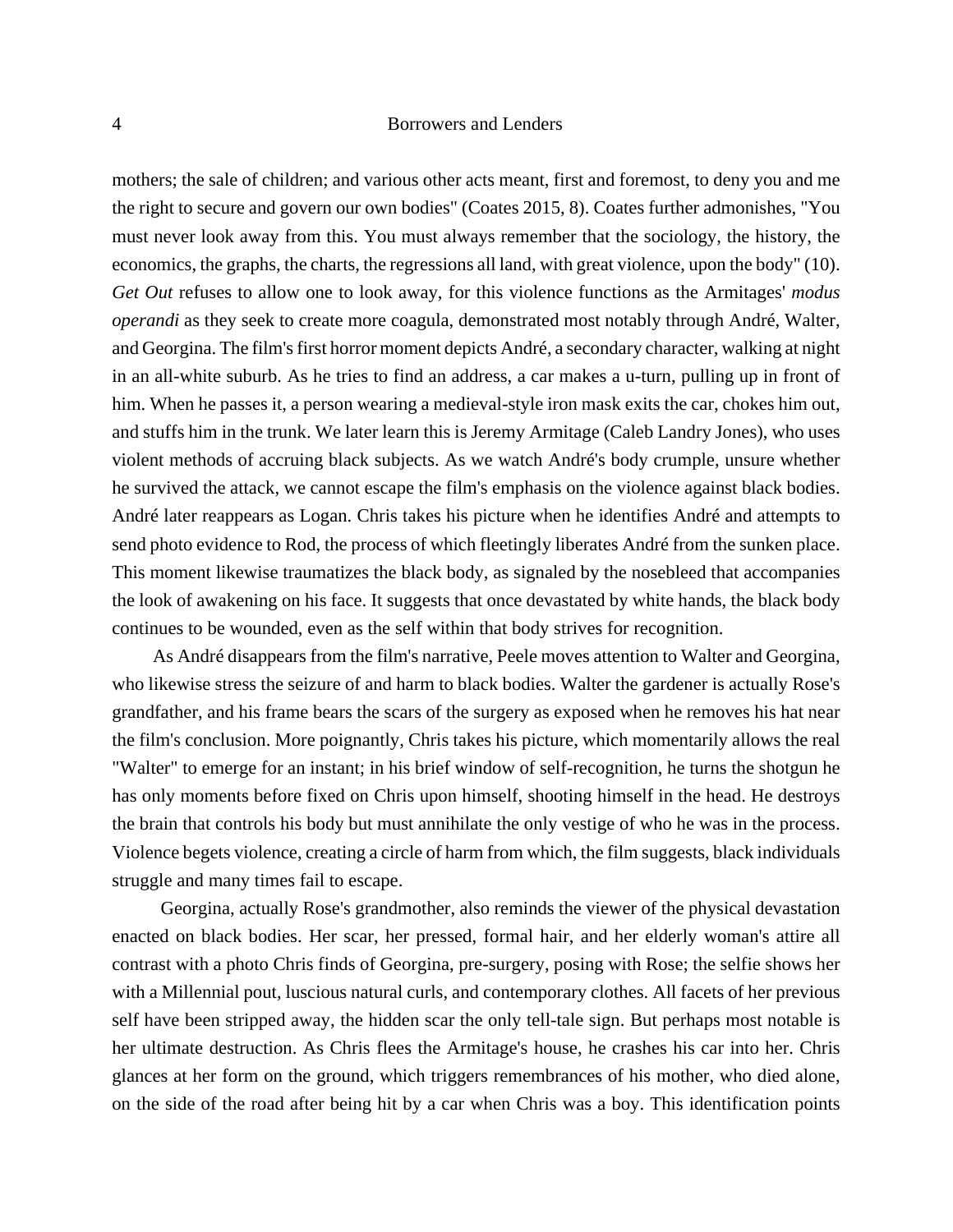to Chris's personal struggles, but it also suggests that for him, Georgina is not the white brain inside but rather the black woman signaled by her physical appearance. Chris thus sees hope for black subjectivity despite its appropriation by whiteness. As a result, he attempts to save her. His recognition of her potential black selfhood juxtaposes with Rose, who exits the house declaring, "Grandma," indicating that for her, the white interior supersedes the woman's black exterior. The camera returns to the car, where Georgina's wig slides off, thereby emphasizing the surgical scar marring her forehead. She revives, grabbing Chris and screaming, "You ruined my house!" Despite Chris's attempts, the eradication of the black self who once inhabited the woman next to him is complete. Through Georgina then, the film comments on the ramifications of white domination over black bodies. Once part of the coagula, the black self becomes unrecoverable. As demonstrated through both Walter and Georgina, the only answer is to destroy the black body that houses the white self; the destruction of blackness must be totalizing. This is the logical extreme of the violence Coates argues permeates the treatment of black bodies in America. As a broader framework, then, the coagula makes all viewers — those already cognizant and those woefully not so — hyperaware of the constant physical and metaphysical threat whiteness poses to blackness.

 In addition to stressing the corporeal and mental ramifications of the white appropriation of black bodies, the coagula also demonstrates the white brain's overpowering nature, a literalization of the way that a white view of the world governs the black experience. Sociologist Joe R. Feagin calls this the "white racial frame": the "white worldview" dominant "throughout the country and, indeed, in much of the Western world" that through wide-ranging methods crafts "a strong positive orientation to whites and whiteness . . . and a strong negative orientation to racial 'others' who are exploited and oppressed" (Feagin 2013, 3, 10). Sociologist Eduardo Bonilla-Silva notes how in the U.S., this framework is white supremacy (Bonilla-Silva 2014, 11). A confrontation between Chris and Georgina powerfully communicates this white domination. In the midst of the Armitage's party, Chris tells Georgina: "All I know is sometimes, if there's too many white people, I get nervous, you know?" In this moment, Georgina's true self struggles to appear as indicated by the fact that her smile falls as she trembles and cries, never taking her eyes off Chris. But grandma's brain overcomes this temporary lapse, as signaled by the return of the oversized grin when she responds, "No . . . no . . . no, no, no no no [10 times] . . . That's not my experience. Not at all." Upon first viewing, the repeated "no's" seem meant for Chris, but considered in light of the film's big reveal, these "no's" may also serve as a command of repression for the young woman whose body hosts grandma's white mind. White control over the black self may lapse for a moment, but the dynamic here makes it clear that in the coagula, the white brain demands totalizing authority, thereby embodying white supremacy's sociological dynamics.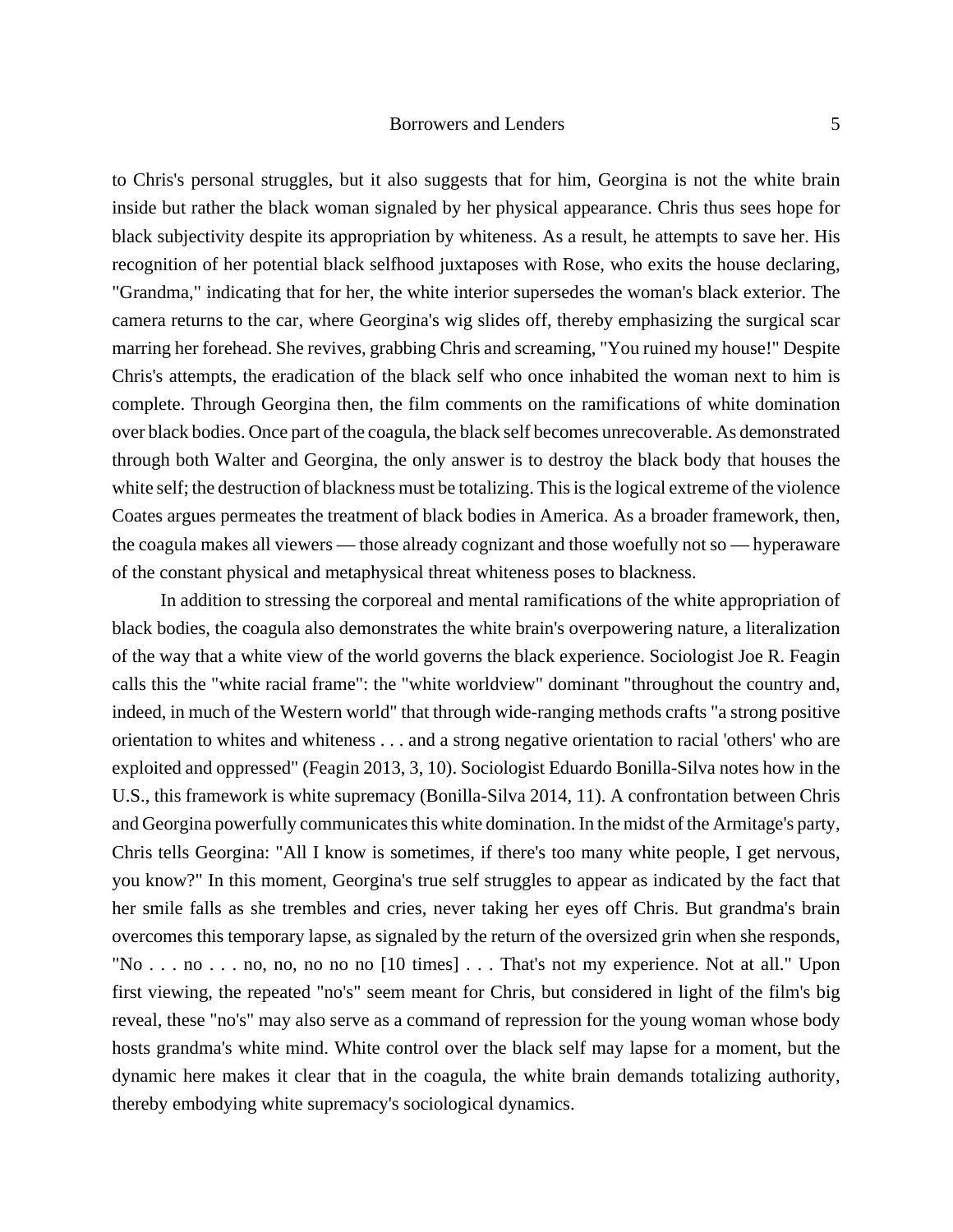# White Supremacy and Service in *Othello*

 As an indicator of the physical, mental, and sociological effects of white supremacy upon black selfhood, the coagula provides a lens through which we can re-consider Othello's role as a black man navigating the white-dominated Venetian society. For individuals creating modernized performances or other contemporary adaptations, this lens can help them more thoughtfully integrate issues of race by considering how "universal" themes such as jealousy and love have meanings contingent upon race. For those engaging with the play in more traditional forms, professors working in the classroom or undertaking historically focused research for instance, making connections between *Get Out*'s coagula and *Othello* may seem more of stretch given the contemporary dynamics informing Peele's films. This distinction, however, offers an interrogative opportunity rather than a methodological barrier. This is not to say that race and whiteness function in exactly the same ways during early modernity as they do in the film. Yet as Peter Erickson and Kim F. Hall note, the early modern and the modern "are not two completely separate compartments to keep strictly disconnected" (Erickson and Hall 2016, 6). Thus, placing *Othello* and *Get Out* in conversation with each other, or at least having the racial dynamics of the latter inform one's reading of the former, invites "cross-historical" tracing that might foster reflection upon what strategies for Othering may have been successful in the early modern period, and in *Othello* more specifically, even if there was not a precise vocabulary to define them.<sup>6</sup>

 Despite differences in historical context, form, and narrative structure, one productive similarity between the film and the play is the way that, like Walter and Georgina, Othello too is deployed in the service of whiteness. Ambereen Dadabhoy stresses the dominating nature of this service, arguing "His narrative enslavement 'by the insolent foe' and subsequent 'redemption' supposes his free-alien status in Venice, yet his commitment to Venice's imperial wars signals an obligation to the state that exceeds volunteer, or even paid, mercenary service. Venice, it seems, can (and does) deploy him with impunity" (Dadabhoy 2014, 13). Though unstaged, Brabantio's hospitality demonstrates the self-serving nature of the Venetians' engagements with Othello, for Brabantio's welcome of him and his exotic tales finds its limit when the threat of miscegenation looms. Not only does Othello work for a coterie of all-white Venetians who order him at will, but as a Christianized Moor opposing the Turks, he also champions Christianity and its function as a force at once civilizing (for the converted) yet exclusionary (against the unconverted). In other words, because the play portrays a contest for power between Venetian Christians and Muslim Turks, and because it lands on the side of the Christians, *Othello* concomitantly stresses the supremacy of whiteness through entrenched associations with Christianity. As Dennis Britton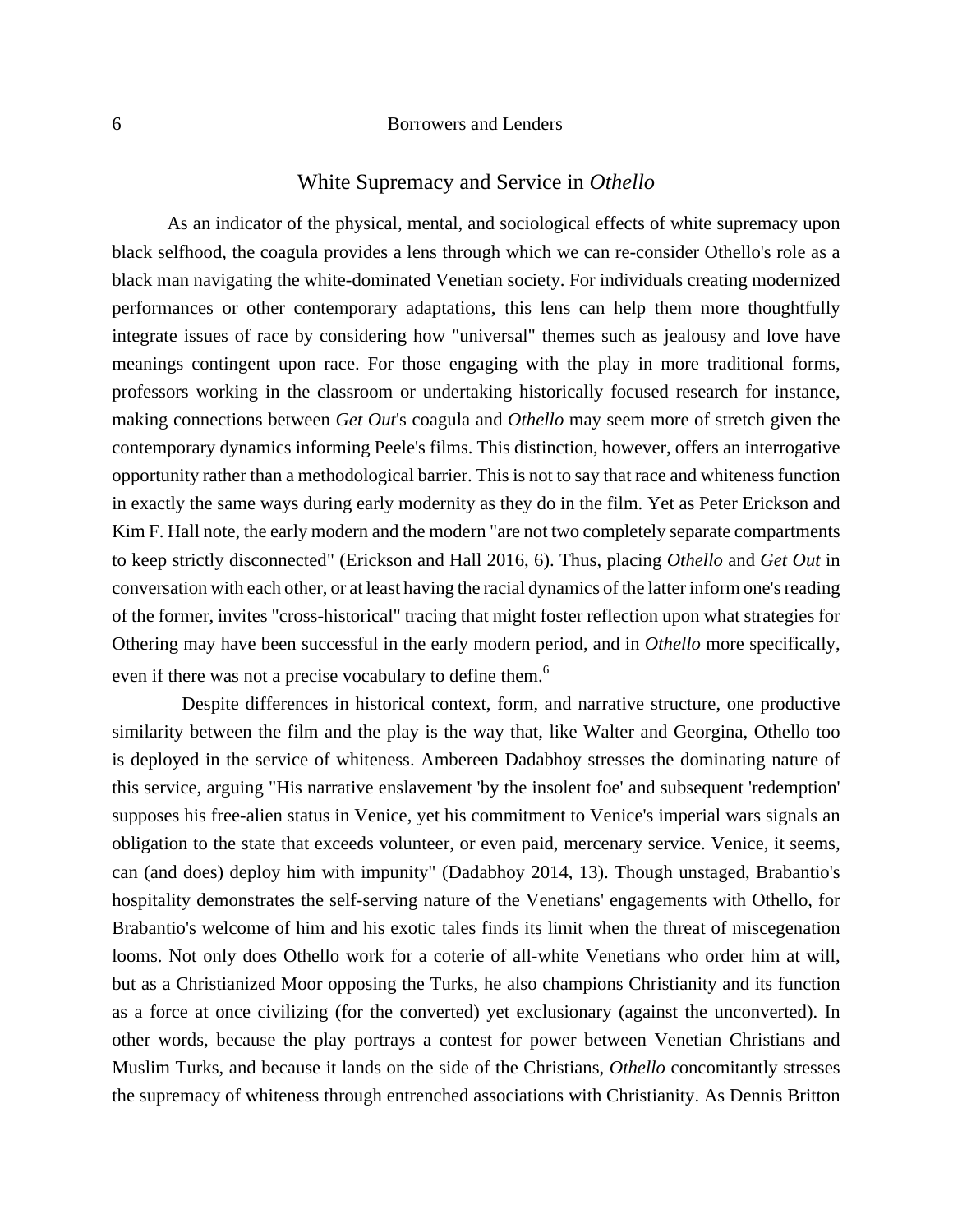explains, Ethiopians, Moors, Turks, and Jews were "dually recognized in the early modern period as figures of alterity, which [were] made to stand for modes of experience and being that [were] foreign to normative white Christianity" (Britton 2014, 3). In his role as a solider, Othello therefore defends not just Venice or Christianity but whiteness as well. Thus, in civil and interpersonal contexts, Othello — like *Get Out*'s André, Walter, and Georgina — serves whiteness in both a literal and ideological sense.

 While the terms of "service" may differ for Othello and the bodily proxies in *Get Out*, the resistance to it remains similar. Like Walter, Othello sees suicide as the only way to free himself from his entrapment by a white antagonist, in this case, Iago, but perhaps the Venetian state as well. Erickson, for example, reads Othello's closing speech as a denunciation of his service, his suicide an "[implicit rejection of] the entire racial formulation on which his career was based" so that, similar to Walter in *Get Out*, "At the cost of death, he takes back the power to define his own identity" (Erickson 2002, 144). Re-reading the play's ending through the dynamics stressed by the coagula strengthens this interpretation. Suicide no longer functions as a generic feature of tragedy nor as a means for Othello to reclaim his honor. Rather, Othello's suicide becomes his confrontation of his racial marginalization by Iago and his strategic use by the white Venetian state.

 In fact, such an understanding of Othello opens up the possibility of interpreting him as a black man whose brain figuratively undergoes the coagula process of whitening his identity, only to grapple with the ramifications of that process in his final moments. Dadabhoy reads Othello in precisely this way, arguing that "the duality of Othello's visage points to a psychological fairness belied by his somatic one" (Dadabhoy 2014, 122). Britton too stresses how "Venetian imperial interests necessitate an Othello who is 'more fair than black (1.3.291)'" (Britton 2014, 128). If we accept this premise, then Othello mirrors those who have undergone the coagula process in that he is a white mind within a black body. As the film makes clear, the coagula ultimately entails a marginalization of black selfhood. This is precisely Othello's journey in the play, so much so that he disavows his own name — "That's he that was Othello. Here I am" (5.2.292) — becoming, like Walter and Georgina hosts, individuals traumatized by whiteness.

 *Get Out* stresses the violence inflicted upon black bodies as part of this process much more so than *Othello*. Even so, the concept of the coagula as presented in *Get Out* asserts that in a predominantly white society, the black individual, though not technically a slave, is not truly free but rather constantly under potential threat. If applied to Othello, this dynamic can inform, to some degree, *why* Othello might believe Iago's assertions about Desdemona, despite the lack of firm evidence. Certainly, gender dynamics play a role here.<sup>7</sup> But so do racial ones. If, for example, a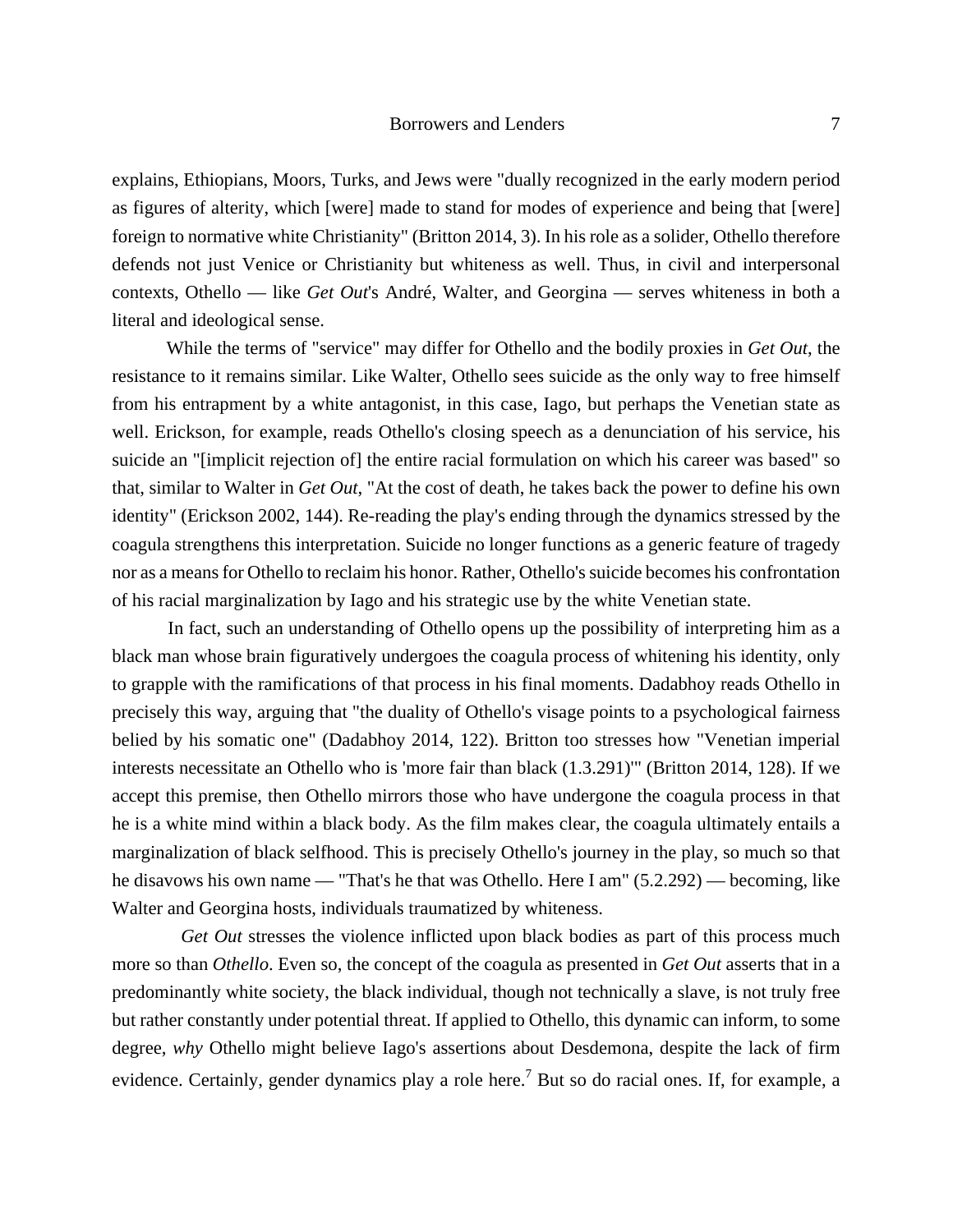production or adaptation can help audiences perceive Othello as living within a culture where white individuals consistently use black bodies without discretion, and at the expense of black selfhood, then his belief of Iago becomes more understandable. It is not that Iago is particularly trustworthy or convincing; rather, he confirms a truth Othello already knows not about Desdemona specifically but about the white world in which he resides: if one is not sufficiently white, then one cannot be integrated and is therefore easily disposable.

# Microagressions and Black Paranoia

 In addition to providing a way of understanding Othello's relationship with the white society around him, *Get Out* can also help audiences garner insight into Othello's state of mind and his attendant vulnerability by directing attention to the persistent microaggressions that stress black identity, thereby priming it for white appropriation. Derald Wing Sue explains that "[m]icroaggressions are the everyday verbal, nonverbal, and environmental slights, snubs, or insults, whether intentional or unintentional, that communicate hostile, derogatory, or negative messages to target persons based solely upon their marginalized group membership" (Sue 2010, 3). According to Sue, microaggressions become difficult to identify and confront due to "their invisibility to perpetrators and oftentimes the recipients" (6). Microaggressions can take three forms: those that articulate conscious bias (microassaults), those that unconsciously insult a person's identity (microinsults), and those that invalidate a person's thoughts, feelings, and beliefs (microinvalidations) (8-9). With this context in mind, one can see that Chris experiences all three forms of microaggressions. Whether coming from the Armitages or their friends, these microaggressions marginalize Chris, reminding him of his blackness while fetishizing it. A litany of seemingly small occurrences emphasize Chris's status as Other: a policeman asks for his license after an accident even though he was not driving; Dean refers to Chris's romance with Rose as a "thang" and continuously calls him "my man"; Jeremy comments on his physical strength over dinner; at the party, the Greens discuss Tiger Woods with him, while later, Lisa squeezes his arm and pecs, asking, "Is it true . . . Is it [sex with a black man] better?", and another guest references the fact that "Black [skin color] is in fashion." These occurrences exemplify both microaggressions and their constant presence, a presence with psychological and physiological implications.

 Indeed, analyzing how *Get Out* deploys microaggressions reveals Peele's attention to their overwhelming effect upon the marginalized person. Chris moves from one racial conversation to the next during the fete, so that while he can smile away the initial reference to Tiger Woods, by the time the guest references black skin, his stony face signals his disgust. For Chris, these microaggressions coupled with the moment where André/Logan warns "Get out" drive him to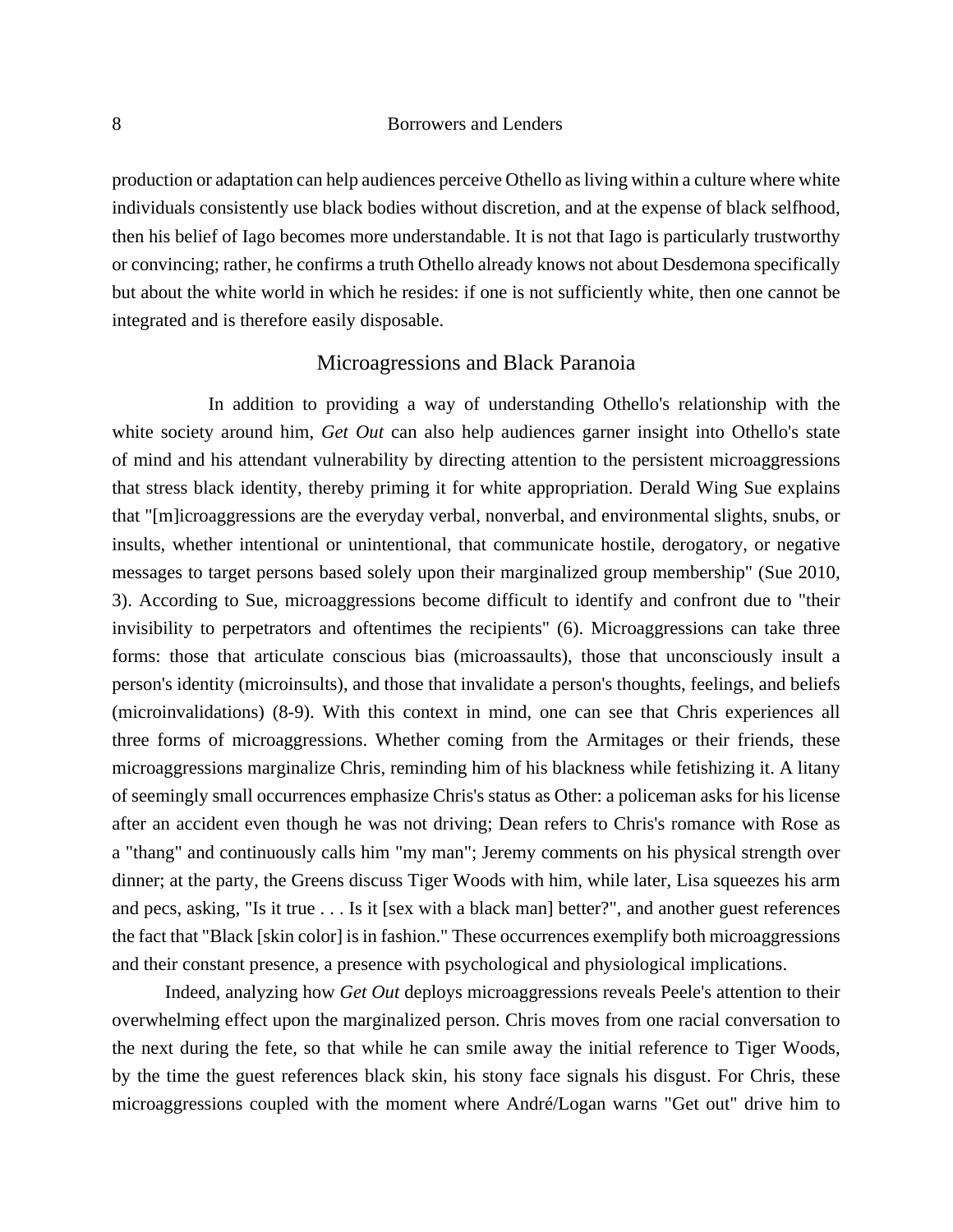insist to Rose that they leave her parents' house. Microaggressions "can signal a hostile or invalidating climate that threatens the physical and emotional safety of the devalued group" (Sue 2010, 15,16), which is precisely what happens to Chris. Even within the party's short time frame, the film vividly expresses the mental toll microaggressions take upon their recipients. Sue notes how microaggressions create four different kinds of stressful effects: biological and physical (e.g. increased stress and heart problems), emotional (e.g. depression and mental health issues), cognitive (e.g. stereotype threat or disrupted cognition), and behavioral (e.g. aggression and hypervigilance) (15, 16). Of all the effects Peele stresses, the most obvious for Chris is what Sue characterizes as "suspiciousness toward the majority group," or stated differently, paranoia, in Chris's case, towards whiteness. The film in fact invites reflection on the justifiable nature of black paranoia through Rod, whose admonitions that Chris has been kidnapped by a white family appear paranoid to the cops he attempts to report to but instead come across as prescient to the viewer. Thus, the paranoia fostered in Chris by the party proves to be an intense instantiation of the mistrust black individuals must grapple with daily amidst the dominance of whiteness, a suspicion, the film suggests, not only understandable but also crucial for protecting the physical and mental black self under continuous threat.

 The way racial microaggressions contextualize black paranoia provides a means of better comprehending Othello's mental state. Indeed, Erickson's discussion of the racialized language in *Othello* noted above echoes the dynamics of microaggressions. But before re-considering the implications of the Duke's and Desdemona's respective racial assertions, it bears revisiting some of the more explicitly racist language in the play in order to consider its contribution toward Othello's state of mind as the tragedy advances. While audiences or readers experience Iago's and Roderigo's racist diatribes first, Othello does not face racialized language directly until confronted by Brabantio. Iago has already primed Othello by stressing the "scurvy and provoking terms / Against your honor" that Brabantio has supposedly deployed (Shakespeare 1.2.7-8). Even as these lines reveal Iago's perfidy, they also signal how Othello must negotiate his Otherness from his introduction. Almost immediately, Othello experiences a direct microassault from Brabantio as the seething father denigrates Othello for his marriage to Desdemona. Brabantio's invective against Othello begins with terms not racial in and of themselves as he castigates Othello by declaring him a "foul thief" and "Damned as thou art" (1.3.63, 64). By the time Brabantio notes that Desdemona rejected "wealthy curled darlings of our nation" for Othello's "sooty bosom," his argument turns into a microassault, for his speech exposes his bias *against* Othello precisely because Brabantio devalues Othello's social positionality due to his racial Otherness. Othello expresses confidence in his "services which I have done the seigniory," and in doing so, suggests his integration in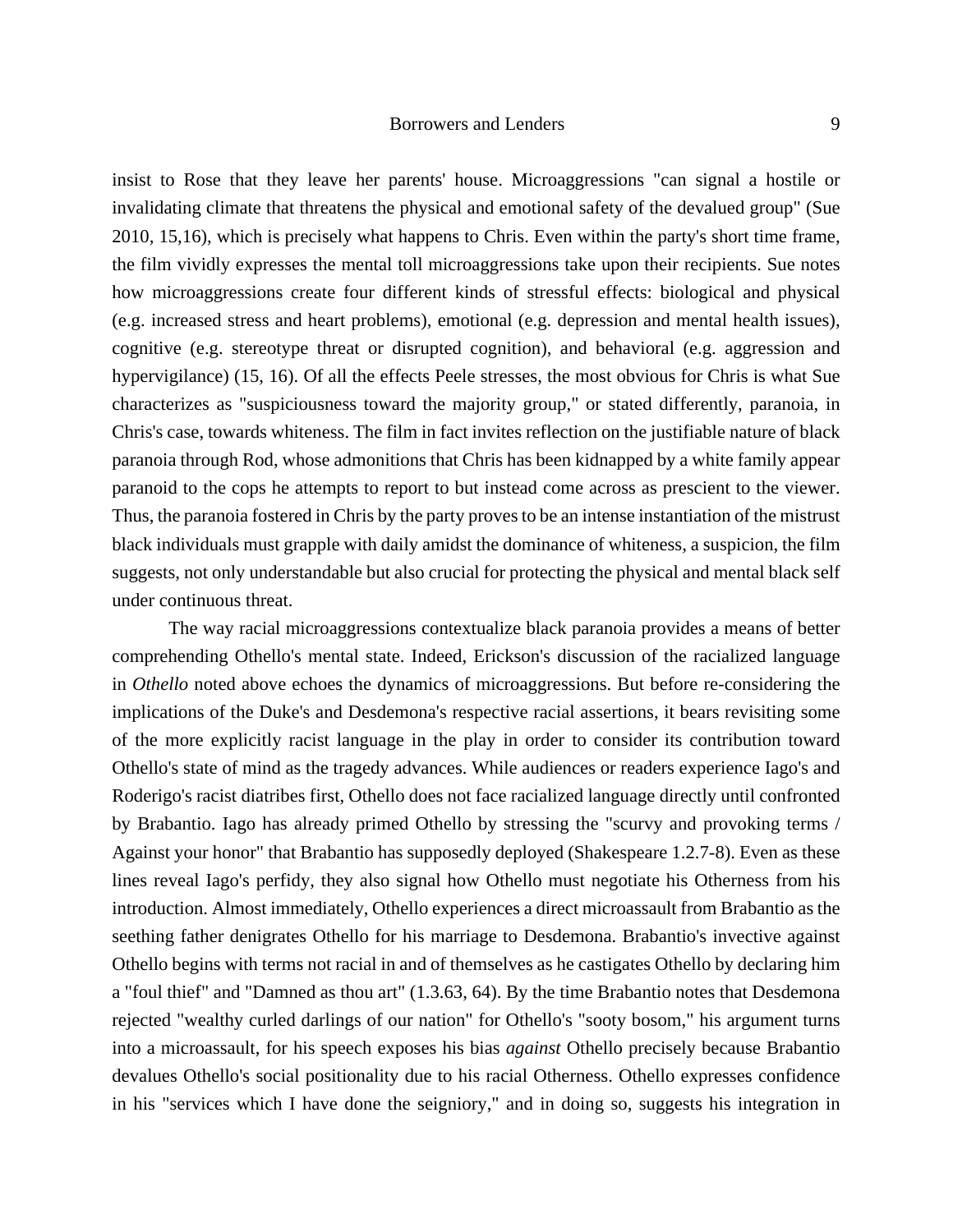Venetian society via his role as one of its foremost martial protectors (1.2.18). Yet Brabantio attempts to dismantle this integration by contrasting Othello with the men of "our nation." It is the language of nationhood before nationhood fully flourished, the "our" implying an excluded "you," an unsurprising tactic given that, as Arthur Little Jr. explains, "In the self-preserving instinct of Shakespeare's Venice or Shakespeare's England, a white woman's marrying a black man . . . amounts to nothing less than a violation of national proportions" (Little 2000, 87). As the logic of Brabantio's berating of Othello makes clear, the "our" here encompasses him and Desdemona, and perhaps even the officers of the state called to bring Othello to the Duke; it does not, however, include Othello. In comparison to the "darlings" of Venice, Othello only merits the status of "a *thing* as thou" (emphasis added). By using the familiar "thou" following "thing," Brabantio does not signal intimacy but rather attempts discursively to affirm his superiority over Othello. Though Othello depends on his rank within Venice for status, Brabantio deploys language in order to reassert the social hierarchy he believes Othello challenges. Brabantio's microassault reveals that his bias against Othello marrying his daughter derives not from the potentially dishonorable act of elopement itself but instead from Othello's secondary status as a "sooty . . . thing." As a result, Brabantio must reassert that marginalization through his demeaning, objectifying discourse.

 In addition to revealing that Othello experiences a microassault directly, this moment also indicates that as much as Othello may *seem* integrated into Venetian society, this integration always rests on uneasy ground, one easily disrupted by anything that challenges the white-dominated status quo. Thus, it is not difficult to suggest that in this moment we see the genesis of Othello's paranoia, for this is the very argumentation, indeed even some of the very lines, that Iago uses in 3.3 that cause Othello to shift from a man unbothered by other men's praise of his wife to a man consumed by the "green-eyed monster" (3.3.180). Put differently, Brabantio's microassault not only places Othello in a mental and social position of stress as he discusses his elopement with the Duke, but it also creates the suspicion and self-doubt upon which Iago will so insidiously capitalize.

 Brabantio's microassault serves as the most extreme version of the comments that appear in the Duke's presence as the Venetians confront the Turkish threat and Othello's marriage. In other words, the binaries that Brabantio's speech establishes for Othello between black and white, Other and Venetian, unworthy thing and person worthy of affection, unnatural and natural, become mirrored in less virulent ways during 1.3. As such, microinsults pair with this microassault to create a series of contiguous moments, where, like Chris, Othello must grapple with microaggressions. Erickson helpfully reminds us that because the play opens with Iago's and Roderigo's starkly racist language, "we are in danger of seeing this vicious rhetoric as the whole story of race in the play" (Erickson 2002, 137). Yet even the discourse of "'positive'" characters such as Desdemona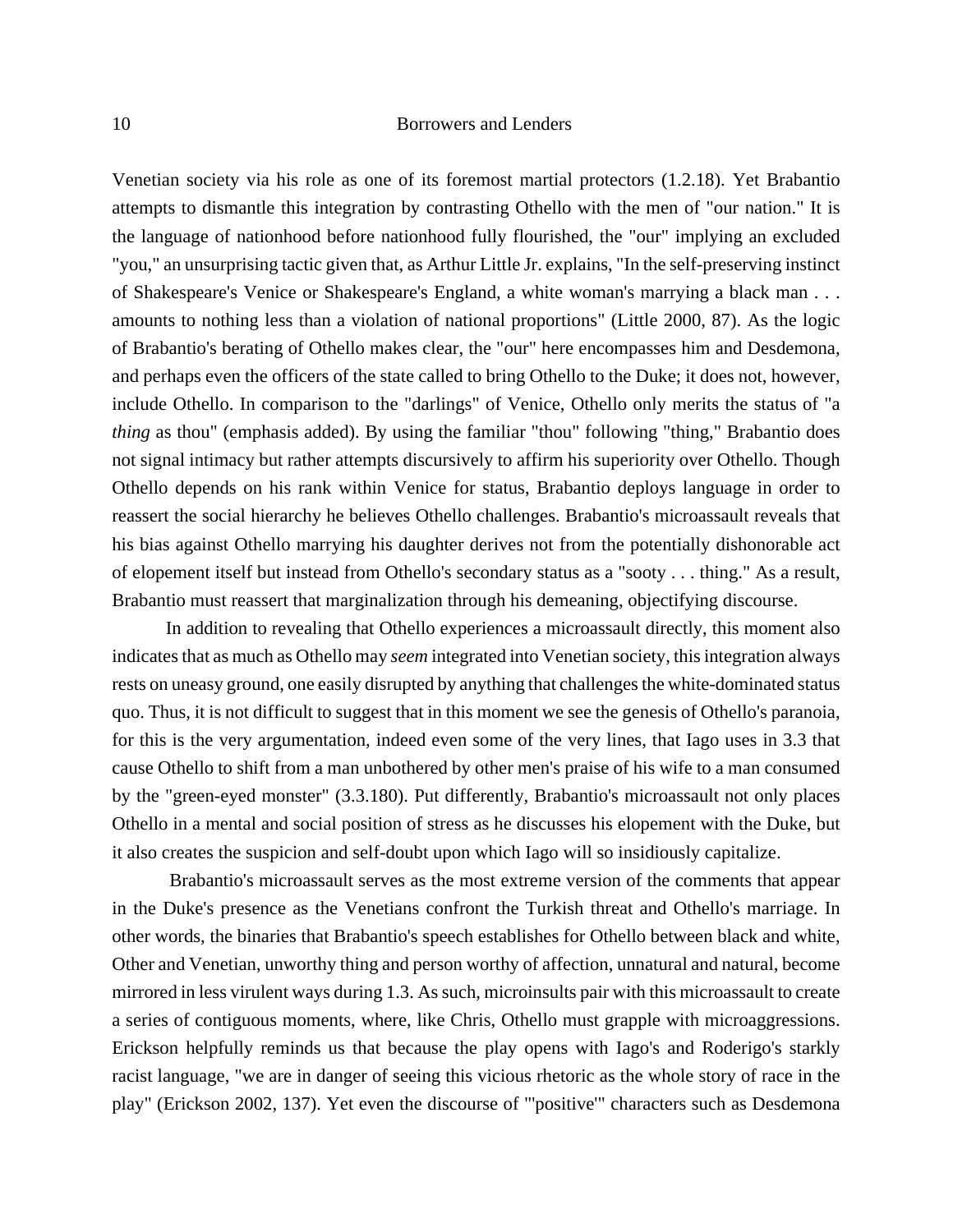and the Duke demonstrates "subtle versions of prejudice along a spectrum of prejudicial white views," or to use Sue's framing, microinsults that expose an unconscious bias, in this case, against blackness (Erickson 2002, 137).

 The Duke's and Desdemona's respective comments mirror the racial formulations articulated in *Get Out* by those who, at least on the surface, seem progressive about racial difference, such as the Armitages. Rose stresses her family's liberal politics; her father would have voted for Obama three times, she explains in order to quell Chris's fears about her parents' potential racial prejudice. But as the film's plot unfolds, this liberality proves to be an alluring façade hiding insidious intent. Peele articulates his interest in shining a spotlight on precisely this population: "The liberal elite who communicates that we're not racist in any way is as much of the problem as anything else. This movie is about the lack of acknowledgement that racism exists," he notes (Zinoman 2017). The Duke and Desdemona are by no means the Armitages. Even so, their articulations of racial difference also bear scrutiny, for as Sue explains, microaggressions arise even more commonly from *unconscious bias*, a dynamic present in both the Duke's and Desdemona's comments about Othello, which follow Brabantio's very public microassault against him.

 In his well-known declaration that Othello is "far more fair than black," for example, the Duke leaves ambiguity about how to interpret his meaning, for even as he praises Othello, the logic of his rhetoric makes it so that "acceptance is contingent on overlooking or sidestepping the outer blackness" (Erickson 2002, 139). Similarly, Erickson explains, Desdemona's claim that she saw Othello's "visage in his mind" makes his blackness "an awkward problem" (140). Desdemona speaks these lines when addressing how she would like to respond to Othello's call to Cyprus. To make her case, she explains that her heart belongs to Othello due to his honor, qualities, and personal virtues. But for whatever reason, these qualities do not appear on his literal visage. In this moment, Desdemona subtly invokes the occult practice of physiognomy, which involved "reading" bodily features — particularly the face — in order to discern a person's character (Corredera 2015). Desdemona suggests that Othello's face does not function physiognomically; it does not appropriately communicate his innermost qualities, which is why she had to turn to the "visage in his mind." A discrepancy between character and physical appearance was a common point of contention in physiognomic treatises, with many physiognomic tracts discussing famous philosophers, such as Socrates, whose visages likewise seemed to express their inner selves inadequately. As these arguments go, Socrates responded that physiognomy did work, for his wretched visage communicated who he would be without extreme self-control. With Othello, however, the issue is not how ugly he is; rather, what makes his visage fail him is its blackness, so that Desdemona must turn to his mind to see his true character reflected. Thus, both the Duke's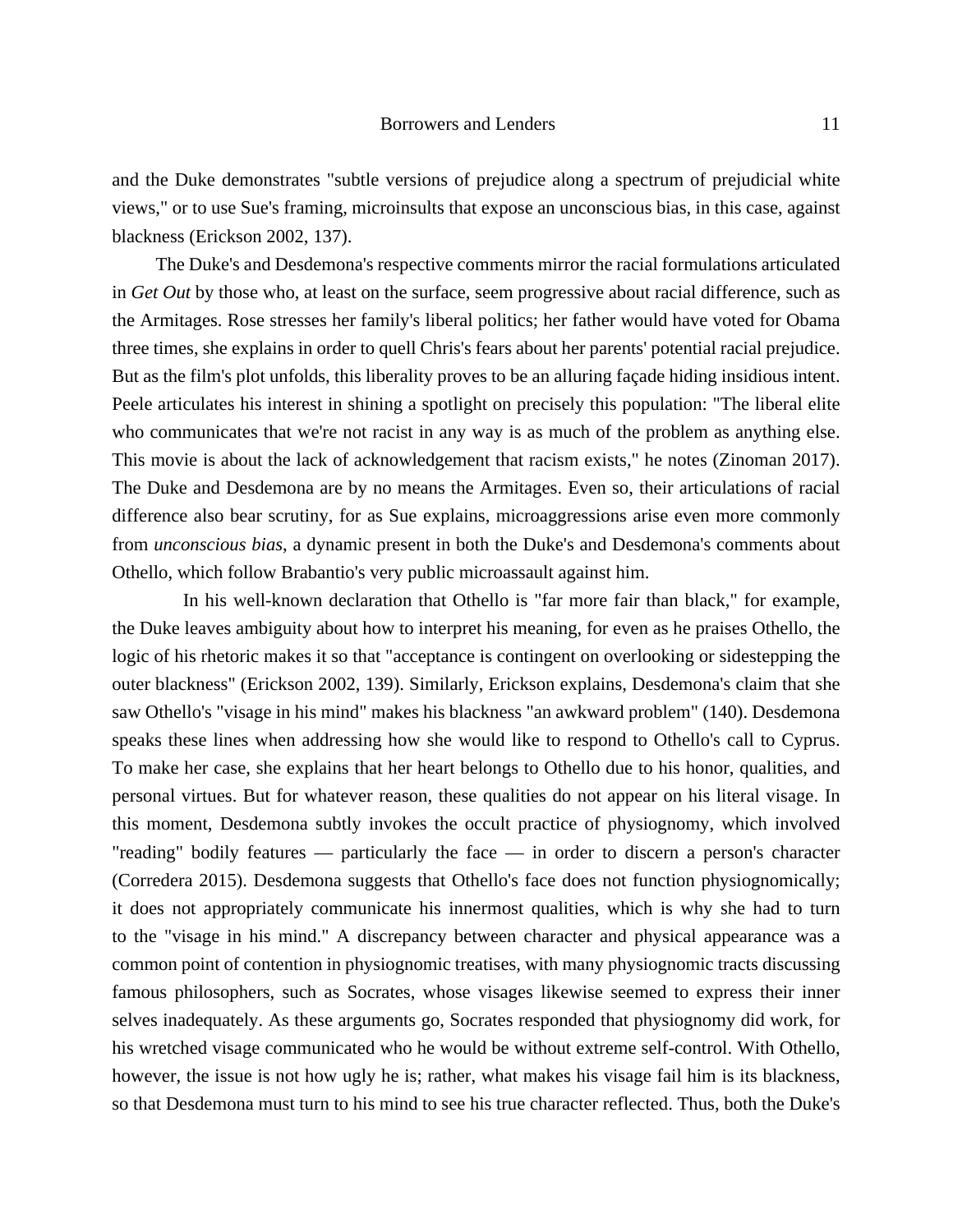and Desdemona's seeming moments of praise for Othello depend on a denigration of his blackness, which echoes what Brabantio articulated when confronting Othello at the Saggitary.<sup>8</sup> These are, then, insults passed off as compliments, microinsults reflecting biases similar to yet less obvious than those embedded in Brabantio's more blatant racist claims.

 If read in this way, these moments help disrupt interpretations of *Othello* that reify the inevitable ascendency of the "savage's" true nature over the noble Moor. Or to use the language of physiognomy, it is not that Othello loses self-control so that the savage "true self" indicated by his black visage ultimately appears. Instead, these microaggressions point to the real, repeated, racial stress imposed upon Othello, stress known to disrupt cognition, create paranoia, and foster anger and aggression. The violation of Othello's well-being through microaggressions does not need to excuse his murderous reaction; however, it provides an additional impetus aside from jealousy, one that accounts for racism by placing the blame on whiteness instead of blackness. In this approach, Othello does not murder Desdemona because he is a black man who innately turns to violence; rather, persistent racist interactions that take both psychological and physiological tolls on him as a black man trigger self-defensive violence. Little argues that "the presence of Othello's self depends (in the play and in criticism) on the success of culture to render invisible itself and its 'racialist ideology.' It depends, finally, on the ability to accuse Othello the man rather than the culture that damns him from the start" (Little 2000, 75). Reading, discussing, and reinterpreting *Othello* through the context of microaggressions makes visible this hidden role of racist culture, for it suggests that the fault does not reside with the savage racial self lurking just under the "noble Moor's" surface; instead, the fault lies, at least in significant part, with a white society that enacts various forms of microaggressions upon Othello, actions that in turn place the one black Other in its midst under constant strain through its conscious and unconscious marginalization of him.

# Conclusion

 Thus, from highlighting the violent physical and ideological appropriation of black bodies and minds by whiteness to stressing the insidiousness of microaggressions, re-reading *Othello* through the racial dynamics emphasized in *Get Out* reorients how audiences — scholars, educators, students, directors, actors, myriad future adaptors — might perceive race's role in Othello's tragic downfall. With a beautiful, often petite, blonde, young white woman lying suffocated on the bed, it can be difficult to remember that this play is not only Desdemona's tragedy. In fact, the strength of public sympathy for white femininity even shapes responses to *Get Out*, in which Rose's luring of Chris makes her complicit in his abuse. Actress Allison Williams explains that during the film's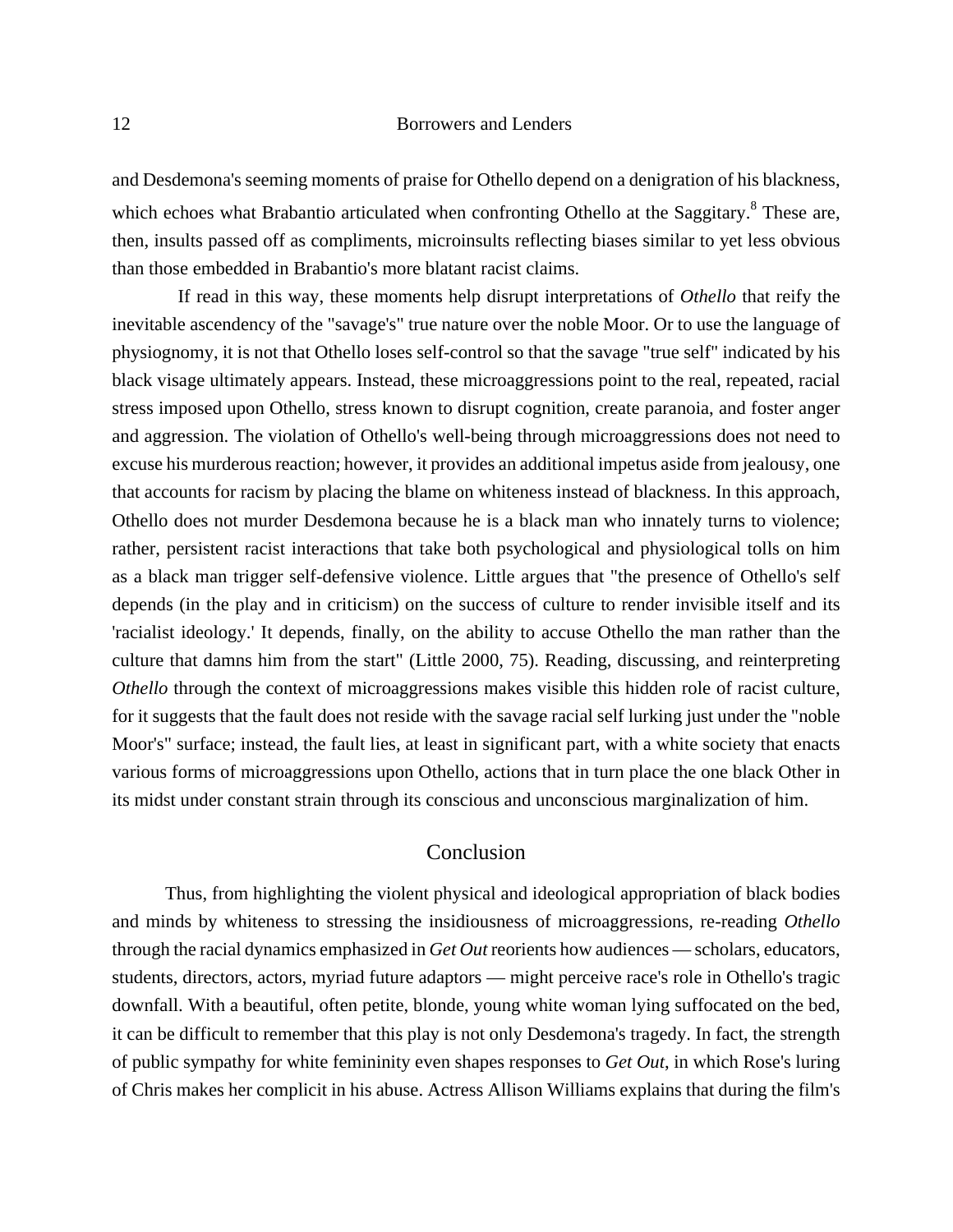promotional tour, people repeatedly tried to justify Rose's actions, and that those justifications were divided along racial lines:

They'd say "she was hypnotized, right?" And I'm like, no! She's just evil! How hard is that to accept? She's bad! We gave you so many ways to know that she's bad! She has photos of people whose lives she ended behind her! [ . . . ] And they're still like, "but maybe she's also a victim?" And I'm like, NO! No! And I will say, that is one hundred percent white people who say that to me. (Late Night with Seth Meyers 2017)

Audiences' potential desire to sympathize with Rose and wish for her to meet a fate different from her family's inheres in the film itself, for Chris begins strangling her but as Kinitra Brooks observes, "he is unable to put an end to his white temptress" (Brooks  $2017$ ). If Chris somewhat pardons Rose, then audiences may want to as well. And if white audiences strive to excuse Rose's behavior despite her participation in the Armitage's house of horrors, then one can see why Desdemona's plight would be even more affecting. *Get Out*'s reception thus reveals the challenges inherent in any narrative undertaking a visceral exploration of white supremacy.

 Yet the film's overwhelming financial and critical success, as well as its indelible contributions to current discussion of race, indicates that just as people can recognize Chris's tragedy, they may also be able to identify Othello's. The struggle, however, is to position the tragedy as something other than Othello's "savage" fall from white grace. Through its representation of the coagula, *Get Out* provides an alternative narrative that can be incorporated into interpretations of Othello, both the protagonist and the play. This re-mediated narrative opens up the possibility for those in charge of wide-reaching spaces like the classroom, the stage, or televisual media to deploy *Othello* as a tool for ethical racial representation. For, re-mediated through the racial dynamics highlighted by *Get Out*, *Othello*'s racial tragedy is the annihilation of black selfhood at the hands of a white society that destroys black subjectivity, both knowingly and unknowingly. This reading prompts white individuals to question their complicity in similar systems, while black individuals can see their struggles against domination and appropriation recognized by the authorizing force of Shakespeare. This attention to Othello's personal tragedy does not take away from the dreadfulness of Desdemona's murder. She is not Rose Armitage, after all. But it does raise one's awareness of the cost of white supremacy for and its effects upon Othello. Responsibility can thereby land not just on Othello and perhaps Iago, but more broadly on the culture that produces the very conditions that allow Iago to successfully foster the racialized thinking and attendant paranoia that eventually overtake Othello.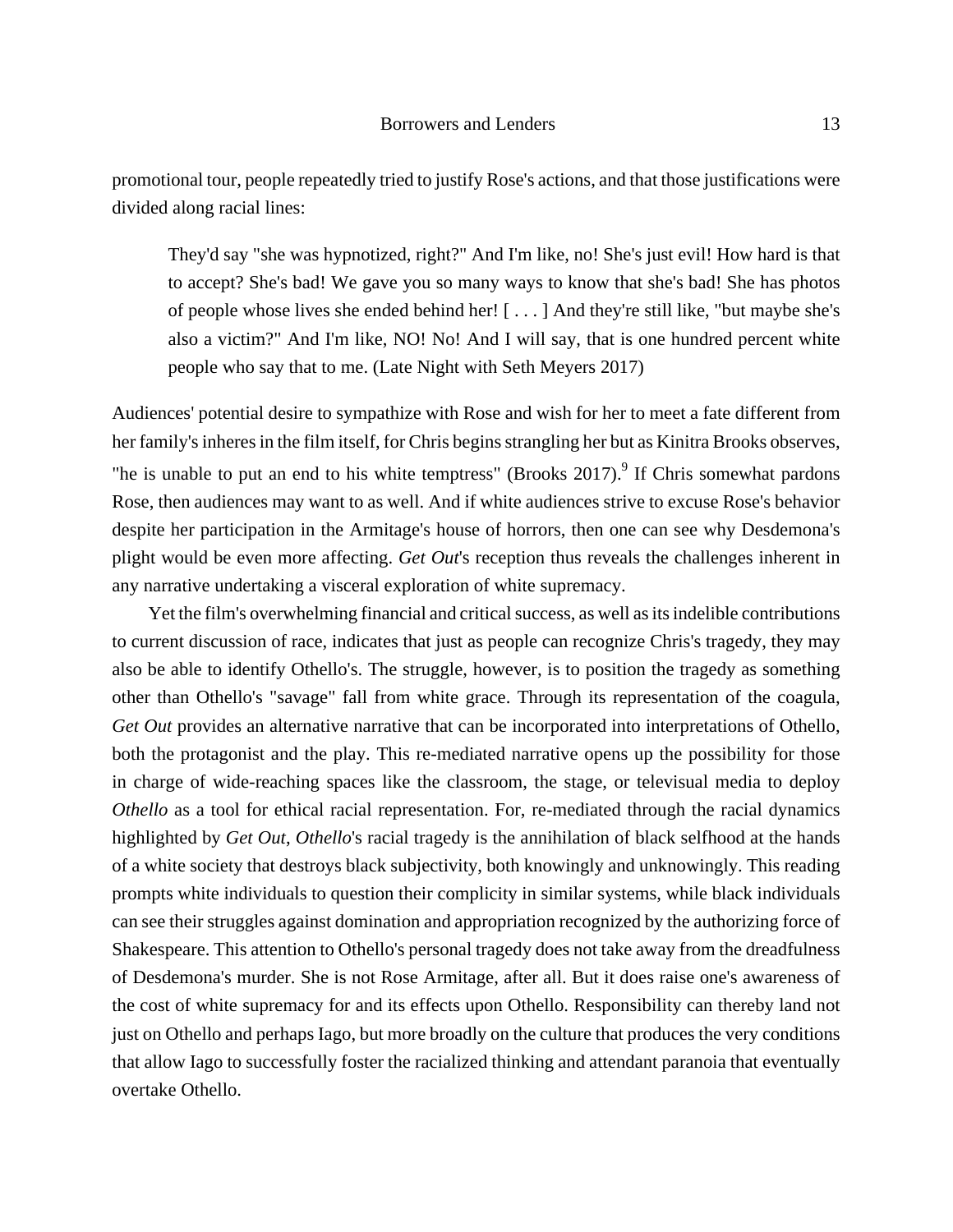This discussion of *Othello* reconsidered via the coagula, that is to say, through the trappings of horror films themselves re-mediated in order to comment on race, raises the question: even if one were to re-mediate *Othello* through the framing of the coagula, what would that mean for the process of adaptation? This leads one to another of *Get Out*'s central concepts: the sunken place. When Chris falls into the sunken place, one sees him floating in a black space, as if having an out-of-body experience, staring up at a square the shape of a television screen, looking at the white face hypnotizing him. According to Peele, the sunken place represents "the system that silences the voice of women, minorities, and of other people" (Ramos 2018), as well as "the lack of representation of black people in film, in genre" (Sharf 2017). How might *Othello* suffer from the sunken place, from systems of silencing and limited representation? More pointedly, how has the dominance of white producers, directors, and audiences that influence and craft the play's representation on stage and film, as well as the white-dominated professoriate who does not "speak" for Othello, as Ian Smith so movingly argues (Smith 2016, 107-109), limited how we interpret and in turn depict race's role in the play? Peele created a transformative work of art because as a black director and screenwriter, he "[asked] a white person to see the world through the eyes of a black person for an hour and a half" (Zinoman 2017). Who are the forces creating *Othello*, and are these forces perceiving the play through "the eyes of a black person," through Othello's eyes? The framework provided by *Get Out* demonstrates the power of a very similar story understood through a very different racial point of view.<sup>10</sup> *Get Out* thus suggests that if we continue to teach, adapt, and perform *Othello*, it too would benefit from a different racial point of view, one that privileges and centers blackness. The metaphor of the sunken place stresses point of view by symbolizing the dominance of a whiteness that marginalizes and caricatures the racial Other. Reimagining *Othello* in terms that resist silencing and misrepresentation therefore means using the classroom to center the voices of scholars of color and students of color who may perceive *Othello* differently, and perhaps in turn create adaptors that, like Peele, can re-mediate the play's racial dynamics by creating radically re-interpreted versions of *Othello* just as *Get Out* re-mediates the horror genre. As we continue to consider not just *Othello* but also the ways that Shakespeare can more broadly speak to issues of race and social justice, it behooves us to evaluate the frames used to both discuss and represent this well-known race play, and to ponder how we can dislodge *Othello* from the sunken place in which it has resided for so long.

# **Notes**

1. I extend heartfelt thanks to the colleagues at SAA that informed this paper, and to editors Nora Williams and Sally Barnden. I also appreciate the incisive feedback provided by L. Monique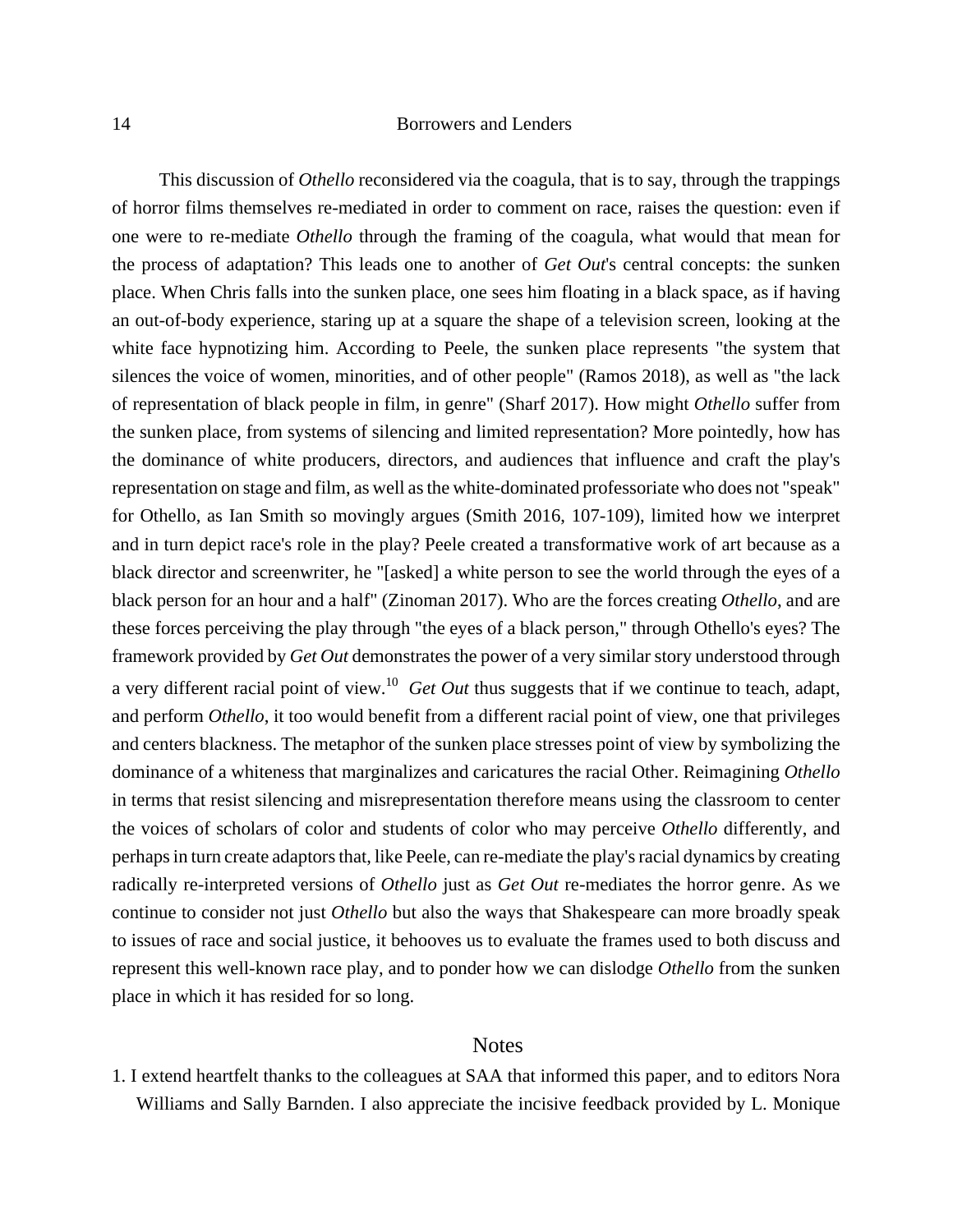Pittman and Karl Bailey — colleagues who always make my work better — as well as the support of student assistants Alexi Decker and Alyssa Henriquez. Thanks also to Gabriel Montes for his dialogues with me about the film. And finally, I am grateful for every single student who encouraged me to see *Get Out*, knowing I would have something to say despite my horrormovie fears. This one is for you.

- 2. Due to its being a black film "in which killing white people is gloriously cathartic," Peele did not believe *Get Out* would be produced (Anthony).
- 3. The other two plays are *The Merchant of Venice* and *Taming of the Shrew.*
- 4. Scholar Sydnee Wagner observes how "[Chris] proceeds to choke her an image that bears a striking resemblance to Othello's murder of Desdemona" (Wagner 2017), while Aisha Harris similarly explains that in choking Rose, Chris "[conjures] up images of Othello strangling Desdemona" (Harris 2017); Princess Weekes notes, "If you don't think that scene from *Get Out* with Chris choking Rose is a reference to *Othello* then you need to look closer" (Princess 2017); Ina Diane Archer comments on the similarities between Chris and Othello, the latter "who is plainly referenced by Peele" (Archer 2017); and Marvin C. Pittman declares, "*Get Out* showed me Othello strangling Desdemona, and had me cheer for Othello" (Pittman 2017).
- 5. In many conversations about *Get Out*, the term *sunken place* has come to represent what I am treating in this paper separately as the coagula and the sunken place. In other words, *sunken place* is often used to explore all forms of marginalization explored in the film. I have separated the terms for clarity and precision.
- 6. One can make these cross-historical connections while still while still keeping an eye toward "distinct ideas of race" (Erickson and Hall 2016, 6) such as, for example, the way race and religion function as significant contexts for *Othello* while that intersection does not appear in *Get Out*.
- 7. Britton, for instance, argues that "The play seems to shift from racial to misogynist discourse in the gradual undoing of Othello" (135), and Arthur Little Jr. observes, "Othello is finally driven not only by his thievery but by his misogyny as he gives into those suspicions that a woman once raped, once stolen, will be eager to be again so violated" (88, 89).
- 8. For a discussion of race and early modern physiognomy, see Vanessa Corredera, "Complex Complexions: The Facial Signification of the Black Other in *Lust's Dominion*" in *Shakespeare and the Power of the Face*.
- 9. This raises the question for Brooks, "Why not?" She argues that Peele's editorial decisions "show that white women are still valued as fragile and occupy a unique cultural privilege . . . even in the blackest horror film of this decade." A less critical reading might be that Peele attempts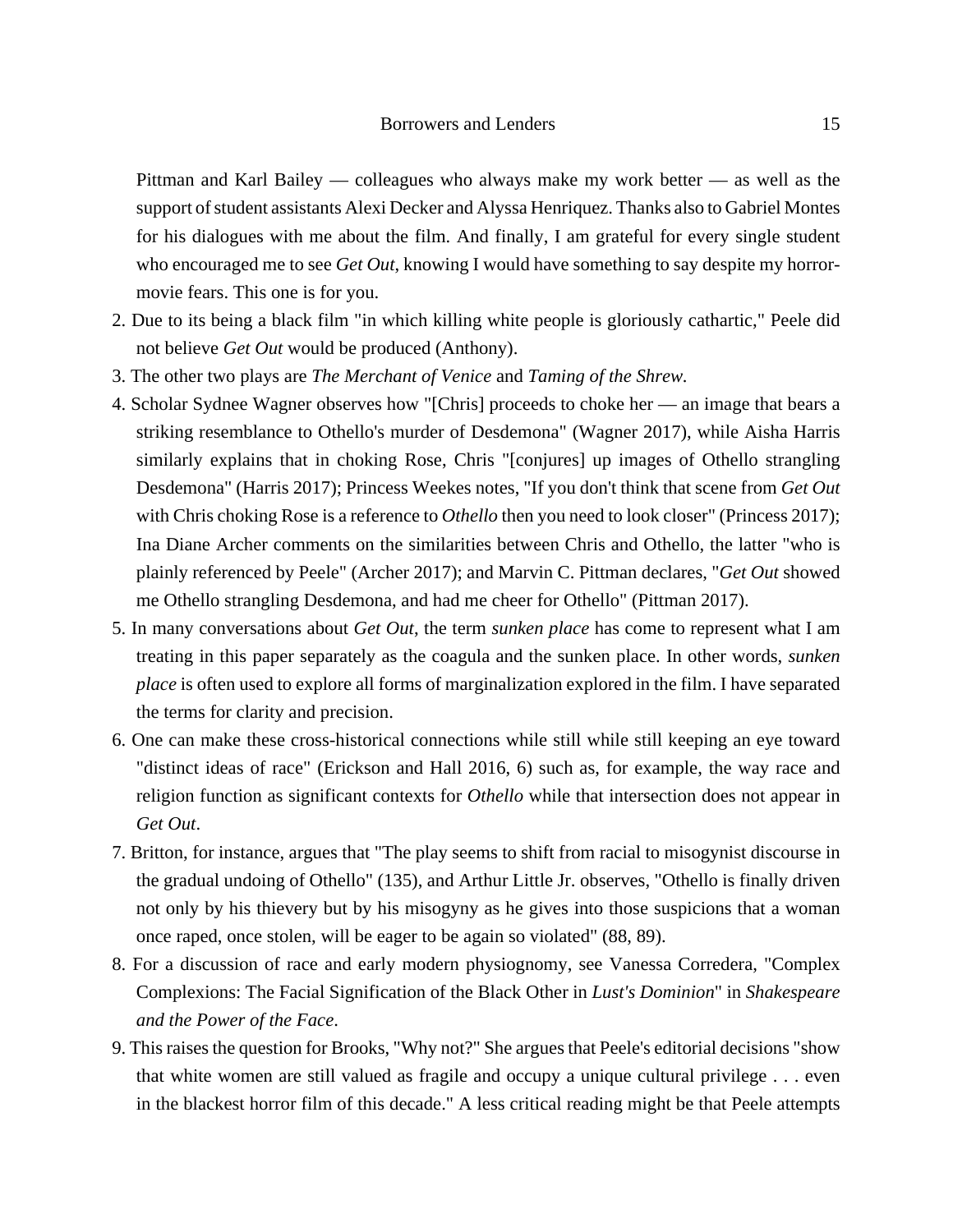to avoid having Chris fall into the stereotype of the black buck that threatens white female masculinity, a stereotype the film in fact references, according to John Jennings, when Chris kills Dean Armitage by skewering him with a stuffed and mounted buck's head. For more on the black buck stereotype and Othello, see Vanessa Corredera, "Far More Black than Black: Stereotypes, Black Masculinity, and Americanization in Tim Blake Nelson's *O*." *Literature/ Film Quarterly*, 45.3 (2017): n.p.

10. Keith Hamilton Cobb's play *American Moor* provides an exceptional example of a production that *insists* on a different perspective for *Othello*, the play and the character, in ways that also interrogate how the expectations of white supremacy shape the daily life of American black men, as well as the expectations of American regional theater.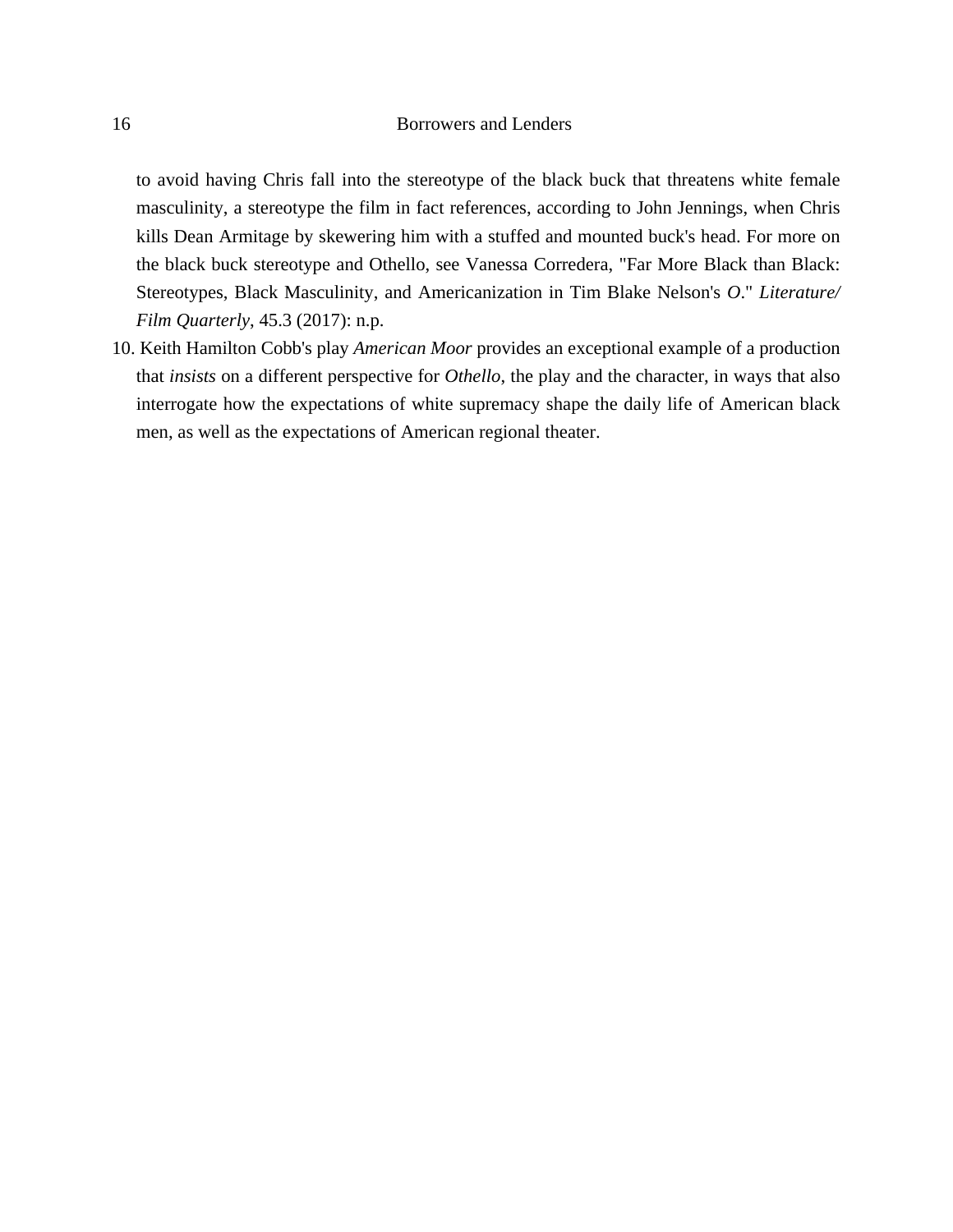# References

- Anthony, Andrew. 2017. "Jordan Peele on making a hit comedy-horror movie out of America's racial tensions." *The Guardian*, March 4. Available online at: https://www.theguardian.com/film/2017/mar/04/jordan-peele-interview-get-outits-about-purging-our-fears-horror-film-daniel-kaluuya. [Accessed September 30, 2019.]
- Archer, Ina Diane. 2017. "Review: Get Out." *Film Comment*, March 3. Available online at: https:// www.filmcomment.com/blog/review-get-out/. [Accessed September 30, 2019].
- Bonilla-Silva, Eduardo. 2014. *Racism Without Racists.* Oxford: Roman & Littlefield Publishers.
- Britton, Dennis Austin. 2014. *Becoming Christian: Race, Reformation, and Early Modern English Romance.* New York: Fordham UP.
- Brooks, Kinitra. 2017. "What Becky Gotta Do To Get Murked? White Womanhood In Jordan Peele's *Get Out.*" *Very Smart Brothers: The Root*, March 3. Available online at: https://verysmartbrothas.theroot.com/what-becky-gotta-do-to-getmurked-white-womanhood-in-j-1822522591 [Accessed September 18, 2019.]
- Coates, Ta-Nehisi. 2015. *Between the World and Me.* New York: Spiegel & Grau.
- Corredera, Vanessa. 2015. "Complex Complexions: The Facial Signification of the Black Other in *Lust's Dominion*." In *Shakespeare and the Power of the Face.* Edited by James A. Knapp. New York: Ashgate. 93-114.
- Corredera, Vanessa. 2017. "Far More Black than Black: Stereotypes, Black Masculinity, and Americanization in Tim Blake Nelson's *O*." *Literature/ Film Quarterly* 45.3. Available online at: https://lfq.salisbury.edu/\_issues/45\_3/ far\_more\_black\_than\_black.html [Accessed September 30, 2019.]
- Dadabhoy, Ambereen. 2014. "Two Faced: The Problem of Othello's Visage." In *Othello: The State of Play.* Edited by Lena Cowen Orlin. London: Bloomsbury. 121-48.
- Erickson, Peter. 2002. "Images of White Identity in *Othello.*" In *Othello: New Critical Essays.* Edited by Philip C. Kolin. New York: Routledge. 133-45.
- Erickson, Peter, and Kim F. Hall. 2016. "'A New Scholarly Song': Rereading Early Modern Race." *Shakespeare Quarterly* 67.1: 104-24.
- Feagin, Joe R. 2013. *The White Racial Frame.* New York: Routledge.
- Harris, Aisha. 2017. "The Most Terrifying Villain in Get Out Is White Womanhood." *Slate*, March 7. Available online at: https://slate.com/culture/2017/03/how-get-out-positions-whitewomanhood-as-the-most-horrifying-villain-of-all.html. [Accessed 23 January 2018.]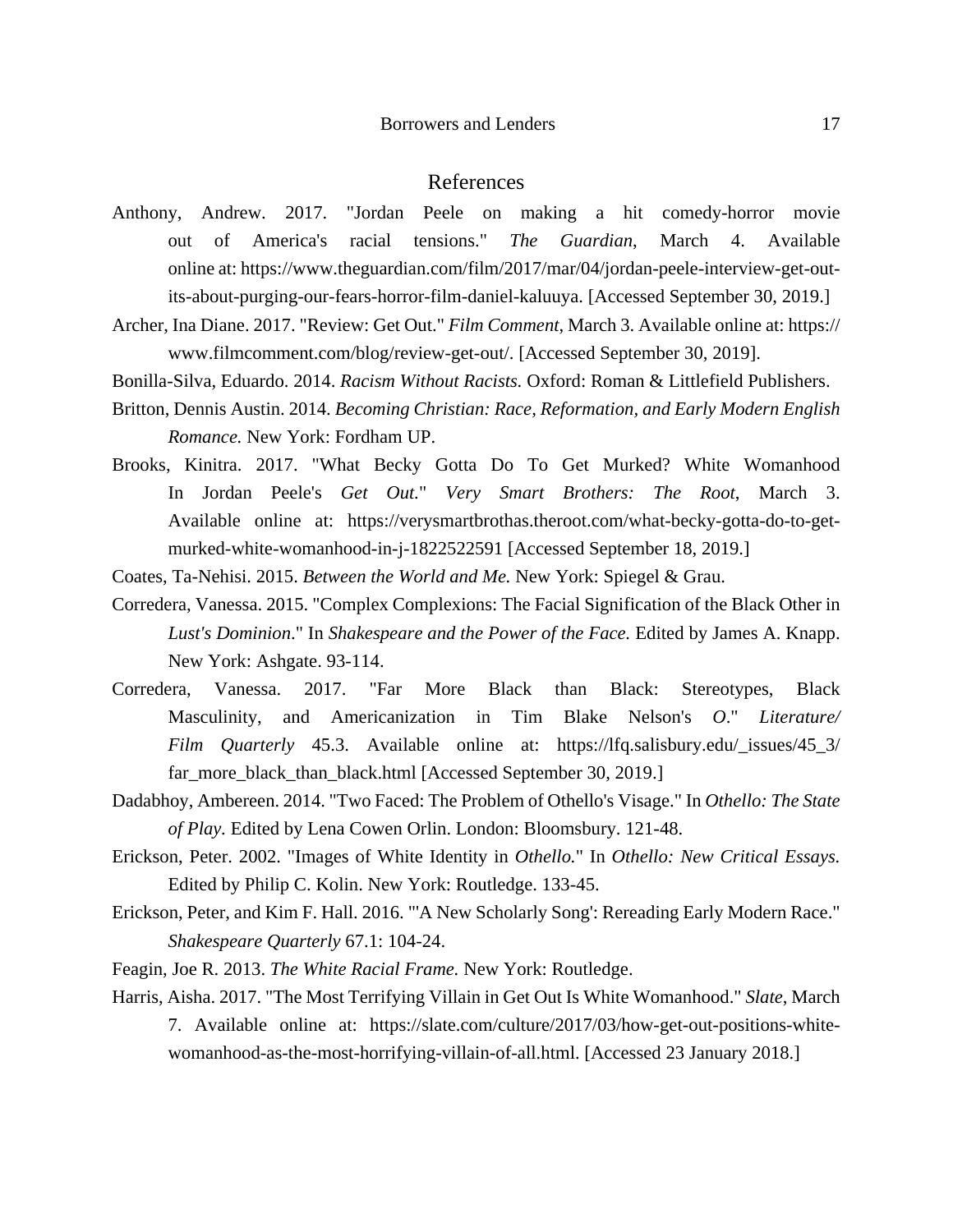- *Late Night with Seth Meyers.* 2017. "Allison Williams Reveals What White People Ask Her About Get Out." December 1. YouTube. https://www.youtube.com/watch?v=2AE0tMvLaM&t=215s. [Accessed 16 February 2019].
- Little, Jr., Arthur L. 2000. *Shakespeare Jungle Fever: National-Imperial Re-Visions of Race, Rape, and Sacrifice.* Stanford: Stanford University Press.
- Peele, Jordan, dir. 2017. *Get Out.* Perf. Daniel Kaluuya, Allison Williams. USA. Universal City: Universal Pictures and Blumhouse Productions.
- Pittman, Marvin C. 2018. "Jordan Peele Makes The Leap In 'Get Out'." *Forces of Geek*, March 10. Available online at: https://www.forcesofgeek.com/2017/03/jordan-peele-makes-the-leapin-get-out.html. [Accessed September 30, 2019.]
- Ramos, Dino-Ray. 2018. "Jordan Peele Says It Feels Like "We're In The Sunken Place" Right now — PGA Awards." *Deadline*, January 20. Available online at: http://deadline.com/2018/01/jordan-peele-get-out-stanley-kramer-award-pga-awardsnorman-lear-1202264687/. [Accessed January 25, 2018.]
- Shakespeare, William. 2007. *Othello.* Edited by Kim F. Hall. New York: Bedford/St. Martin's.
- Sharf, Zack. 2017. "'Get Out': Jordan Peele Reveals the Real Meaning Behind the Sunken Place." *IndieWire*, November 30. Available online at: http://www.indiewire.com/2017/11/get-outjordan-peele-explains-sunken-place-meaning-1201902567/. [Accessed January 18, 2018.]
- Smith, Ian. 2016. "We Are Othello: Speaking of Race in Early Modern Studies." *Shakespeare Quarterly* 67.1: 104-24.
- Sue, Derald W. 2010. "Microagressions, Marginality, and Oppression: An Introduction." In *Microagressions and Marginality: Manifestations, Dynamics, and Impacts.* Edited by Derald W. Sue. 1st edition. Hoboken: Wiley. 3-25.
- Thompson, Ayanna. 2019. "All That Glisters Is Not Gold." Interview with Gene Demby and Shereen Marisol Meraji. NPR Code Switch. Podcast transcript. August 21. Available online at: https://www.npr.org/templates/transcript/transcript.php?storyId=752850055 [Accessed September 25, 2019.]
- Wagner, Sydnee. 2017. "Rewriting *Othello* in *Get Out*." *Racing Backwards: An Early Modern Race Studies Blog*, March 18. Available Online at: https:// racebackwards.wordpress.com/2017/03/18/first-blog-post/ [Accessed May 25, 2020.]
- Weekes, Princess 2017. "Joyce Carol Oates Asks if Othello Works Without Him Being a Moor — Um . . . Nope." *The Mary Sue*, December 27. Available online at: https:// www.themarysue.com/joyce-carol-oates-othello/. [Accessed January 23, 2018.]